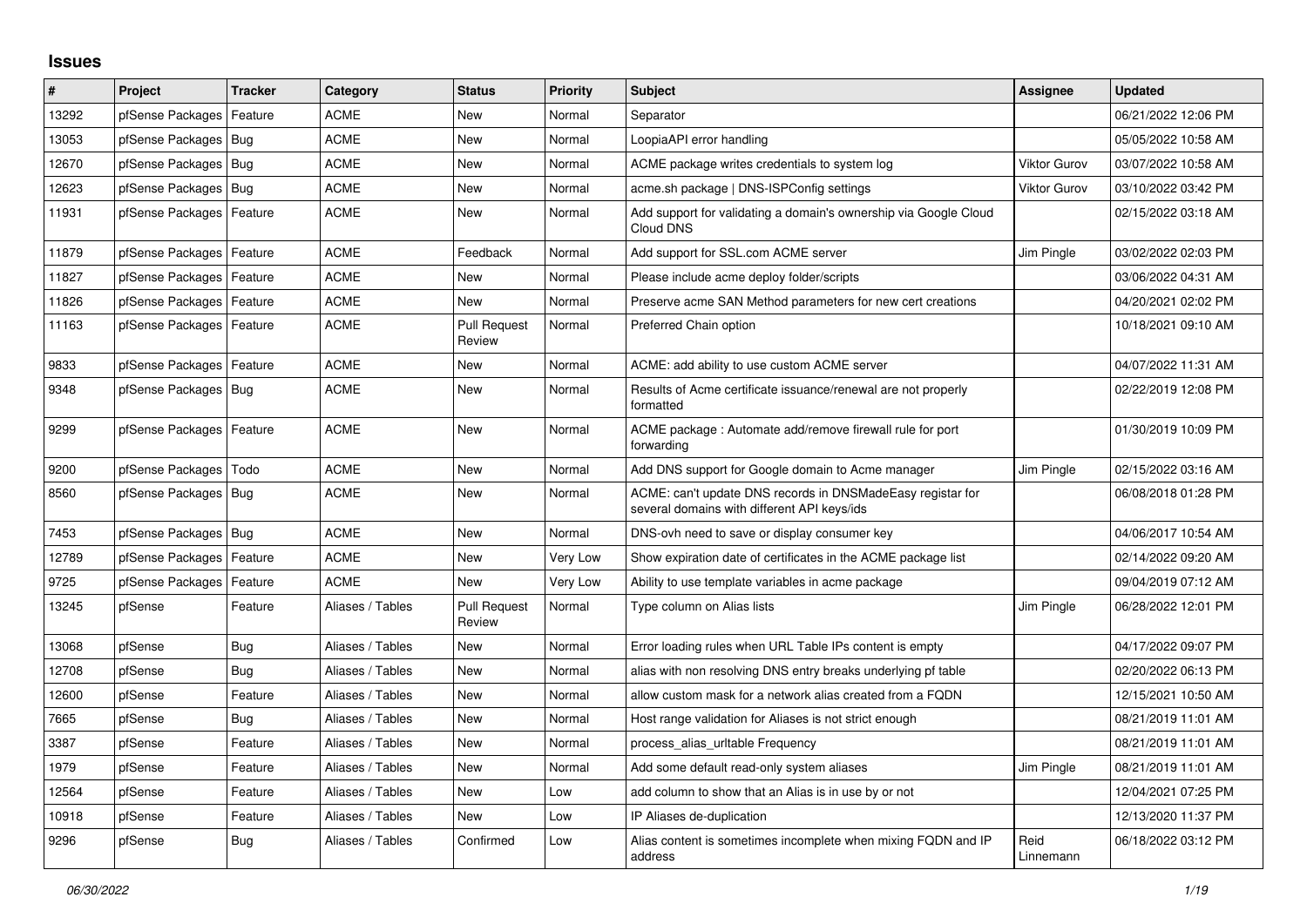| $\vert$ # | <b>Project</b>         | <b>Tracker</b> | Category         | <b>Status</b>                 | <b>Priority</b> | <b>Subject</b>                                                                                                | <b>Assignee</b>       | <b>Updated</b>      |
|-----------|------------------------|----------------|------------------|-------------------------------|-----------------|---------------------------------------------------------------------------------------------------------------|-----------------------|---------------------|
| 4195      | pfSense                | Feature        | Aliases / Tables | New                           | Low             | Aliases: sections                                                                                             |                       | 08/21/2019 11:01 AM |
| 10290     | pfSense                | Feature        | Aliases / Tables | New                           | Very Low        | Firewall Aliases Add button on top of list                                                                    |                       | 07/10/2021 01:03 PM |
| 5735      | pfSense                | Feature        | Aliases / Tables | New                           | Very Low        | Automaticaly add DHCP leases to alias list or make it readable in<br>selected fields                          |                       | 08/21/2019 11:01 AM |
| 13282     | pfSense Plus           | Bug            | Aliases / Tables | New                           | Normal          | FQDN Aliases Break if an Invalid Domain is Present in the Chain                                               | Reid<br>Linnemann     | 06/30/2022 05:04 PM |
| 11898     | pfSense Packages       | Bug            | apcupsd          | New                           | Normal          | PHP error from apcupsd dashboard widget                                                                       |                       | 05/07/2021 09:12 AM |
| 11375     | pfSense Packages       | Bug            | apcupsd          | <b>New</b>                    | Normal          | UPS Type <blank> for USB APC</blank>                                                                          |                       | 02/26/2021 11:10 AM |
| 10845     | pfSense Packages   Bug |                | apcupsd          | <b>New</b>                    | Normal          | apcupsd doesn't stop when not enabled                                                                         |                       | 08/24/2020 10:16 AM |
| 12812     | pfSense Packages       | Feature        | arpwatch         | <b>New</b>                    | Normal          | Would it be helpful if the FreeBSD net-mgmt/arpwatch port had an<br>option to use mail/dma for mail delivery? |                       | 02/16/2022 06:09 PM |
| 12101     | pfSense Packages       | Bug            | arpwatch         | Assigned                      | Normal          | ArpWatch Suppression Mac for "flip-flop" not suppressing                                                      | Viktor Gurov          | 10/09/2021 07:19 PM |
| 8454      | pfSense Packages       | Bug            | arpwatch         | New                           | Very Low        | Arpwatch package break email notifications from other sources                                                 |                       | 06/23/2022 07:49 PM |
| 13260     | pfSense                | Feature        | Authentication   | New                           | Normal          | Add support for OpenVPN static-challenge                                                                      |                       | 06/09/2022 02:04 PM |
| 13093     | pfSense                | Bug            | Authentication   | In Progress                   | Normal          | LDAP authentication fails with extended query and RFC2307 group<br>lookups enabled                            | Chris Linstruth       | 06/28/2022 06:09 PM |
| 12726     | pfSense                | <b>Bug</b>     | Authentication   | <b>New</b>                    | Normal          | LDAP select container button auto populate                                                                    |                       | 01/25/2022 01:48 PM |
| 12715     | pfSense                | Bug            | Authentication   | <b>New</b>                    | Normal          | Long system startup time when LDAP is configured and unavailable<br>during startup.                           | Christian<br>McDonald | 01/24/2022 05:50 AM |
| 12519     | pfSense                | <b>Bug</b>     | Authentication   | <b>New</b>                    | Normal          | Fail authentication using special character in password via the LDAP<br>connector                             |                       | 11/12/2021 07:39 AM |
| 12458     | pfSense                | Feature        | Authentication   | New                           | Normal          | Use "unixHomeDirectory" instead of "homeDirectory" when LDAP<br>authentication server is Active Directory     |                       | 10/15/2021 08:18 AM |
| 12283     | pfSense                | <b>Bug</b>     | Authentication   | <b>New</b>                    | Normal          | LDAP/RADIUS authentication servers configuration does not allow<br>source IP address to be specified          |                       | 08/20/2021 01:15 AM |
| 12225     | pfSense                | <b>Bug</b>     | Authentication   | <b>Pull Request</b><br>Review | Normal          | Group membership field is not needed for remote groups                                                        | <b>Viktor Gurov</b>   | 06/28/2022 12:01 PM |
| 12095     | pfSense                | <b>Bug</b>     | Authentication   | New                           | Normal          | Memory leak in pcscd                                                                                          |                       | 06/01/2022 01:01 PM |
| 12091     | pfSense                | Feature        | Authentication   | <b>New</b>                    | Normal          | RFE: Add support for sssd authentication                                                                      |                       | 12/10/2021 04:55 PM |
| 10843     | pfSense                | Feature        | Authentication   | <b>New</b>                    | Normal          | Allow user manager settings to specify multiple authentication<br>servers                                     |                       | 01/13/2022 07:22 AM |
| 10765     | pfSense                | Bug            | Authentication   | <b>New</b>                    | Normal          | Ampersands in Idap extended query are escaped twice                                                           |                       | 09/02/2020 07:55 AM |
| 9937      | pfSense                | Feature        | Authentication   | <b>New</b>                    | Normal          | OpenVPN Login User Privilege                                                                                  |                       | 11/29/2019 08:46 AM |
| 9288      | pfSense                | Feature        | Authentication   | New                           | Normal          | SSHGuard add pfSense signature in standard                                                                    |                       | 08/14/2019 01:19 PM |
| 9222      | pfSense                | Feature        | Authentication   | <b>New</b>                    | Normal          | Add sshguard log when release an IP                                                                           |                       | 08/14/2019 01:00 PM |
| 9165      | pfSense                | Feature        | Authentication   | New                           | Normal          | only IPs can be added to sshguard whitelist                                                                   |                       | 04/21/2022 12:39 PM |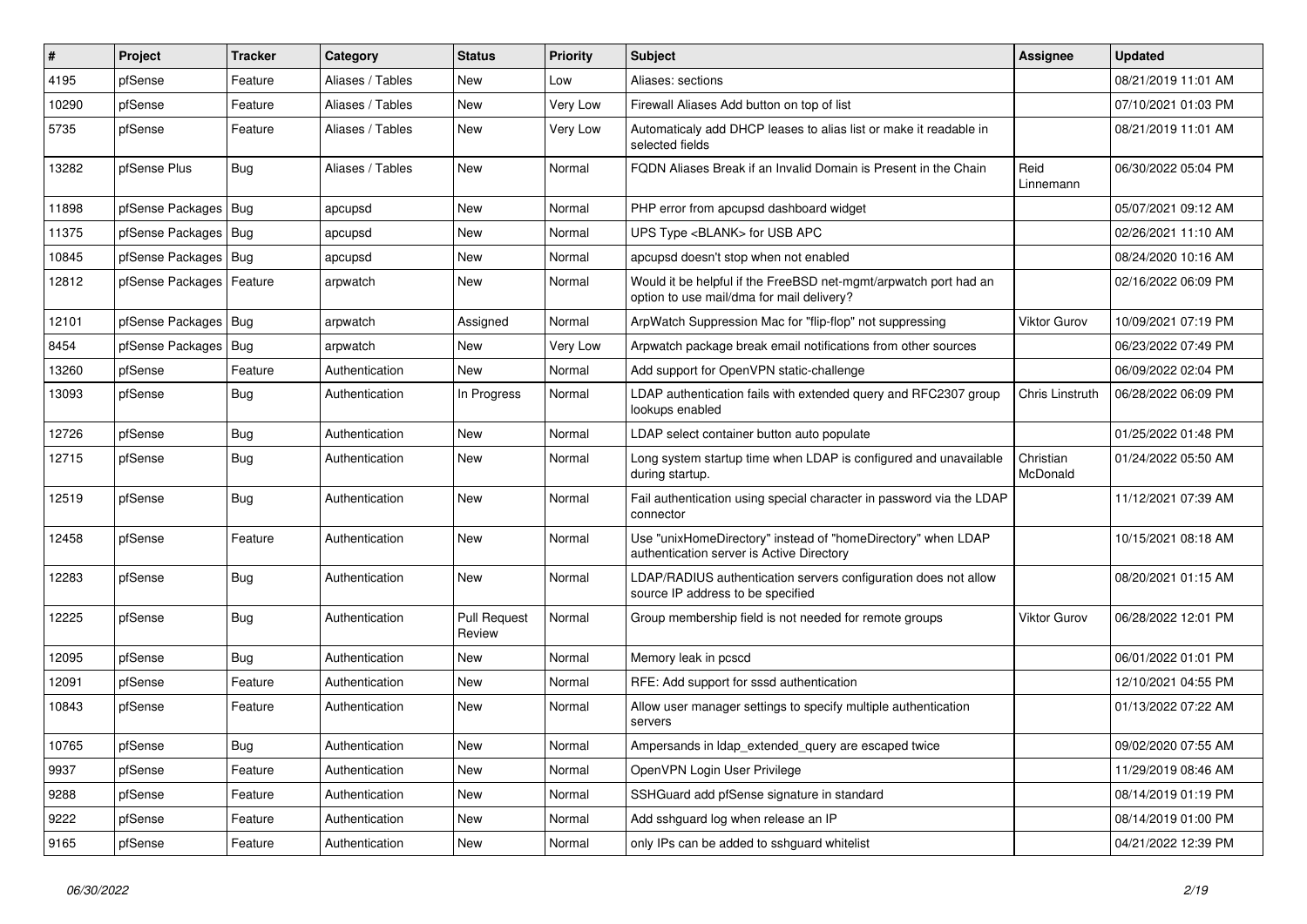| #     | Project                    | <b>Tracker</b> | Category         | <b>Status</b> | <b>Priority</b> | <b>Subject</b>                                                                                                                      | <b>Assignee</b>     | <b>Updated</b>      |
|-------|----------------------------|----------------|------------------|---------------|-----------------|-------------------------------------------------------------------------------------------------------------------------------------|---------------------|---------------------|
| 8087  | pfSense                    | <b>Bug</b>     | Authentication   | New           | Normal          | Provide Calling-Station-ID to RADIUS backed VPN connections                                                                         |                     | 06/06/2020 05:36 AM |
| 6742  | pfSense                    | Feature        | Authentication   | New           | Normal          | OAuth2 authentication for OpenVPN (and for FreeRadius)                                                                              | Jim Thompson        | 10/19/2020 09:19 AM |
| 5825  | pfSense                    | Feature        | Authentication   | New           | Normal          | Allow EAP-RADIUS for authentication servers                                                                                         |                     | 08/21/2019 10:32 AM |
| 5652  | pfSense                    | <b>Bug</b>     | Authentication   | <b>New</b>    | Normal          | Radius IETF Class Group Assignment - Incorrect Standard                                                                             |                     | 08/13/2019 01:39 PM |
| 4242  | pfSense                    | Feature        | Authentication   | New           | Normal          | Two Factor or OTP Authentication for Admin Interface                                                                                |                     | 01/04/2022 12:07 PM |
| 4098  | pfSense                    | Feature        | Authentication   | New           | Normal          | Add option to force a password change on login                                                                                      |                     | 08/21/2019 10:31 AM |
| 12863 | pfSense                    | Feature        | Authentication   | New           | Very Low        | dynamically tune sha512crypt rounds                                                                                                 | Jim Pingle          | 03/19/2022 12:53 PM |
| 10352 | pfSense                    | Bug            | Authentication   | New           | Very Low        | RADIUS authentication fails with MSCHAPv1 or MSCHAPv2 when<br>passwords contain international characters                            |                     | 06/20/2022 04:04 PM |
| 8775  | pfSense                    | Feature        | Authentication   | <b>New</b>    | Very Low        | Use SRV record for LDAP Authentication                                                                                              |                     | 05/06/2020 07:49 AM |
| 8694  | pfSense                    | Feature        | Authentication   | New           | Very Low        | Client CA Auth for PFSense WebGui                                                                                                   |                     | 08/21/2019 09:25 AM |
| 12546 | pfSense Plus               | Feature        | Authentication   | <b>New</b>    | Normal          | Add 2FA Support to pfSense Plus Local Database Authentication                                                                       |                     | 06/25/2022 05:30 PM |
| 11920 | pfSense Plus               | Feature        | Authentication   | <b>New</b>    | Normal          | SAML Authentication for pfSense (VPN and webConfigurator)                                                                           |                     | 05/14/2021 12:56 AM |
| 11626 | pfSense Plus               | Bug            | Authentication   | New           | Normal          | Google LDAP connection failed due to lack of SNI for TLS 1.3                                                                        | Luiz Souza          | 06/27/2022 07:23 AM |
| 11266 | pfSense Packages           | Feature        | AutoConfigBackup | New           | Very Low        | Give an option to list restore point in "reverse" order/latest at the top.                                                          |                     | 01/19/2021 06:58 PM |
| 12767 | pfSense Packages   Bug     |                | Avahi            | New           | Normal          | `Package radavahi-daemon does does not exist in current pfSense<br>version and it has been removed"" message on pfSense 2.7 restore |                     | 02/07/2022 11:28 AM |
| 12329 | pfSense Packages           | Feature        | Avahi            | <b>New</b>    | Normal          | Add optional floating firewall rules for IPv4 and IPv6                                                                              |                     | 02/09/2022 04:43 PM |
| 13039 | pfSense Packages   Feature |                | AWS VPC          | New           | Normal          | Handle transit gateway VPNs in the AWS VPN wizard                                                                                   |                     | 04/11/2022 07:31 AM |
| 9497  | pfSense Packages   Bug     |                | AWS VPC          | New           | Normal          | AWS VPN Wizard: WebGUI times out.                                                                                                   |                     | 11/13/2019 10:07 AM |
| 9495  | pfSense Packages   Bug     |                | AWS VPC          | <b>New</b>    | Normal          | AWS VPC VPN wizard produces incorrect config (SHA256 should be<br>SHA <sub>1</sub> )                                                |                     | 08/19/2019 02:45 PM |
| 11098 | pfSense Packages   Bug     |                | Backup           | Feedback      | Normal          | Backup Files and Directories plugin crashes firewall if /root specified<br>as backup location                                       | <b>Viktor Gurov</b> | 12/23/2021 10:45 AM |
| 10900 | pfSense Packages   Bug     |                | Backup           | Feedback      | Normal          | /packages/backup/backup.php?a=download&t=backup HTTP 504,<br>or Sends PHP Error Message as ASCII/Text file Named<br>pfsense.bak.tgz |                     | 04/05/2022 01:51 AM |
| 13132 | pfSense                    | Bug            | Backup / Restore | <b>New</b>    | Normal          | Two SSHDATA Sections in Restored Config Breaks Unit                                                                                 | Jim Pingle          | 06/29/2022 07:53 AM |
| 12774 | pfSense                    | <b>Bug</b>     | Backup / Restore | New           | Normal          | Picture widget image is not saved in backup                                                                                         |                     | 04/04/2022 04:48 AM |
| 12553 | pfSense                    | Feature        | Backup / Restore | New           | Normal          | Auto Config Backup: Allow selecting multiple backups for deletion                                                                   |                     | 02/22/2022 04:27 AM |
| 12249 | pfSense                    | Bug            | Backup / Restore | New           | Normal          | HAProxy causing failed ACB backups                                                                                                  |                     | 11/15/2021 11:58 PM |
| 11110 | pfSense                    | <b>Bug</b>     | Backup / Restore | New           | Normal          | Backup file should be checked before restoring a specific area                                                                      |                     | 12/05/2020 02:50 PM |
| 9775  | pfSense                    | Feature        | Backup / Restore | New           | Normal          | AutoConfigBackup - Rolling per day/hour cap on changes, retention<br>policy                                                         |                     | 09/20/2019 09:19 AM |
| 8076  | pfSense                    | <b>Bug</b>     | Backup / Restore | New           | Normal          | User can easily apply an unusable interface configuration after<br>restore                                                          |                     | 08/14/2019 10:52 AM |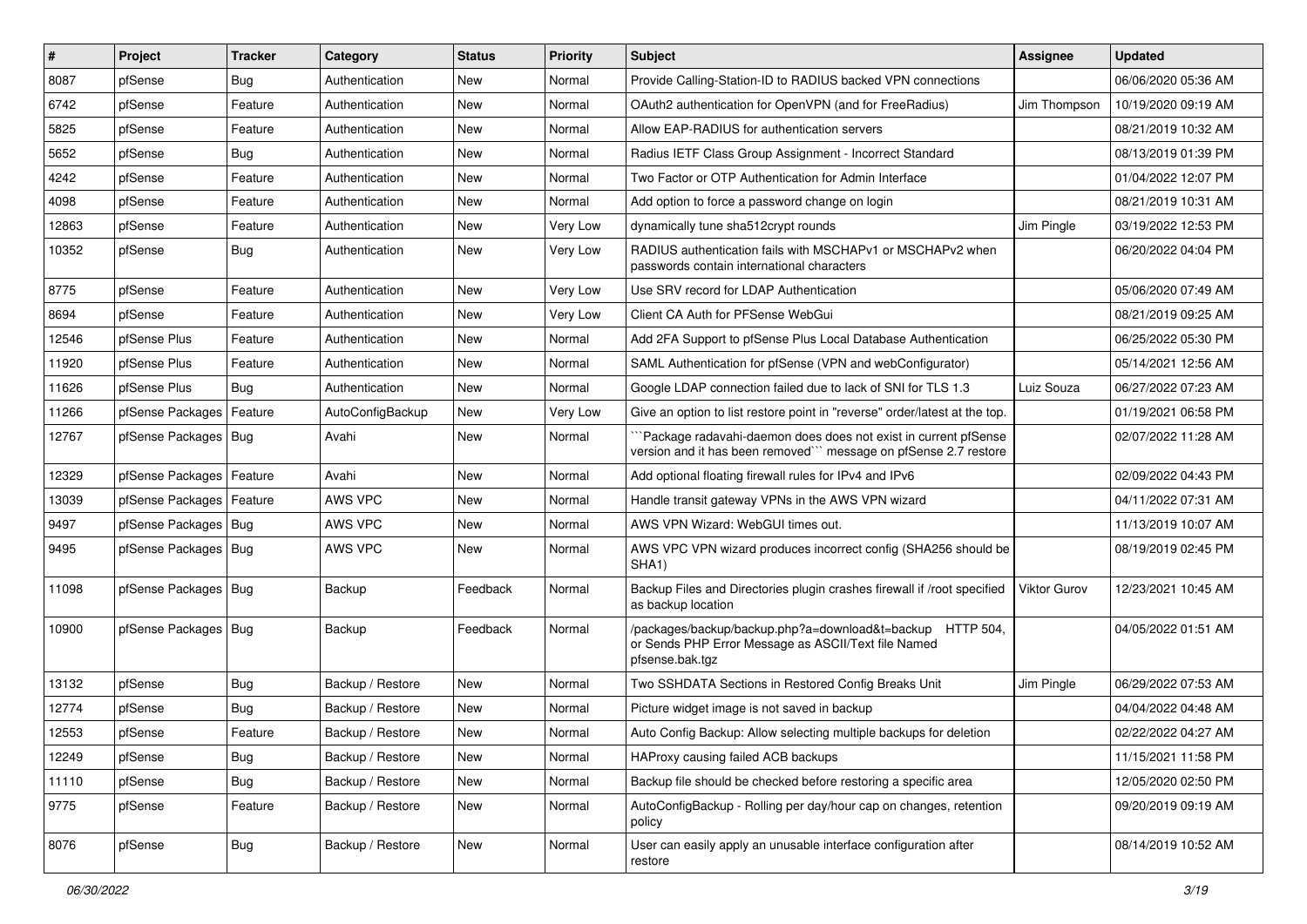| $\vert$ # | Project                       | <b>Tracker</b> | Category         | <b>Status</b> | <b>Priority</b> | Subject                                                                                                  | Assignee              | <b>Updated</b>      |
|-----------|-------------------------------|----------------|------------------|---------------|-----------------|----------------------------------------------------------------------------------------------------------|-----------------------|---------------------|
| 7757      | pfSense                       | <b>Bug</b>     | Backup / Restore | New           | Normal          | Auto Config Backup fails to upload unless Default Gateway is up                                          |                       | 08/16/2019 12:47 PM |
| 4681      | pfSense                       | Feature        | Backup / Restore | New           | Normal          | AutoConfigBackup make a way to easily download a saved backup                                            |                       | 08/16/2019 12:46 PM |
| 3697      | pfSense                       | Feature        | Backup / Restore | New           | Normal          | New backup/restore area: Certificates                                                                    |                       | 03/11/2017 11:30 AM |
| 3696      | pfSense                       | Feature        | Backup / Restore | New           | Normal          | Multiple items backup/restore                                                                            |                       | 06/06/2014 02:33 PM |
| 1367      | pfSense                       | Feature        | Backup / Restore | <b>New</b>    | Normal          | Input validation on partial config restores                                                              |                       | 03/21/2011 01:16 AM |
| 286       | pfSense                       | Feature        | Backup / Restore | New           | Normal          | Backup/restore users individually                                                                        |                       | 01/09/2021 03:48 PM |
| 13289     | pfSense                       | <b>Bug</b>     | Backup / Restore | New           | Low             | Attempting to restore a 0 byte "config.xml" prints an error that the<br>file cannot be read              |                       | 06/28/2022 12:01 PM |
| 7688      | pfSense                       | Feature        | Backup / Restore | New           | Low             | AutoConfigBackup - Info Icon - username only                                                             |                       | 10/22/2017 10:46 AM |
| 6608      | pfSense                       | Feature        | Backup / Restore | New           | Low             | backup and restore dhcp                                                                                  |                       | 07/13/2016 04:09 PM |
| 1738      | pfSense                       | Bug            | Backup / Restore | New           | Very Low        | Restore fails when username in backup is not matching                                                    |                       | 12/11/2021 07:51 PM |
| 13205     | pfSense Docs                  | New Content    | Backup / Restore | Feedback      | Normal          | <b>ZFS Boot Environment documentation</b>                                                                | Christian<br>McDonald | 05/31/2022 10:55 AM |
| 11563     | pfSense Packages   Bug        |                | <b>BIND</b>      | New           | High            | BIND GUI writes TXT records > 255 characters                                                             |                       | 02/27/2021 07:11 AM |
| 10760     | pfSense Packages   Bug        |                | <b>BIND</b>      | New           | High            | pfSense BIND 9.14.12 server terminates due to assertion failure                                          |                       | 07/11/2020 04:53 PM |
| 13114     | pfSense Packages   Bug        |                | <b>BIND</b>      | Feedback      | Normal          | BIND calls rndc in rc_stop when named is not running                                                     | <b>Stuart Wyatt</b>   | 05/04/2022 12:41 PM |
| 13002     | pfSense Packages              | Regression     | <b>BIND</b>      | Feedback      | Normal          | BIND 9.16_13 could not find existing DNSSEC keys at<br>/cf/named/etc/namedb/keys due to directory change | Viktor Gurov          | 03/31/2022 12:14 PM |
| 12869     | pfSense Packages   Bug        |                | <b>BIND</b>      | Feedback      | Normal          | Bind DNS Package AAAA filtering Broken on new ZFS Installs                                               | <b>Viktor Gurov</b>   | 03/09/2022 12:38 PM |
| 11634     | pfSense Packages   Regression |                | <b>BIND</b>      | New           | Normal          | bind hangs when pfsense is reconnecting as an openypn client to a<br>TUN openvpn server                  |                       | 03/14/2021 07:23 AM |
| 10693     | pfSense Packages   Bug        |                | <b>BIND</b>      | New           | Normal          | pfSense Bind Zone Editor UI does not update zone serial number<br>when a change is made                  |                       | 09/01/2021 12:51 AM |
| 10445     | pfSense Packages   Bug        |                | <b>BIND</b>      | Feedback      | Normal          | BIND crashed when added RPZ. rpz is not a master or slave zone.                                          |                       | 04/21/2022 12:40 PM |
| 10330     | pfSense Packages   Bug        |                | <b>BIND</b>      | Feedback      | Normal          | BIND zone configuration displays wrong DS resource record with<br>inline DNSSEC signing enabled          |                       | 04/21/2022 12:40 PM |
| 9916      | pfSense Packages   Feature    |                | <b>BIND</b>      | Feedback      | Normal          | Check allow-transfer in custom option when the zone is slave                                             |                       | 04/21/2022 12:40 PM |
| 8199      | pfSense Packages   Feature    |                | <b>BIND</b>      | <b>New</b>    | Normal          | Support reordering and/or sort alphabetically across BIND package                                        |                       | 12/12/2017 02:05 AM |
| 8197      | pfSense Packages   Bug        |                | <b>BIND</b>      | New           | Normal          | BIND UI fails to properly update zone with inline DNSSEC signing<br>enabled                              |                       | 02/18/2019 05:23 PM |
| 8146      | pfSense Packages   Feature    |                | <b>BIND</b>      | New           | Normal          | Zone Domain Records more powerfull for BIND Zones                                                        |                       | 08/13/2019 09:39 AM |
| 11343     | pfSense Packages   Bug        |                | <b>BIND</b>      | Feedback      | Low             | Invalid link to pfSense-pkg-bind changelog                                                               | Viktor Gurov          | 04/05/2022 08:12 AM |
| 11074     | pfSense Packages   Bug        |                | <b>BIND</b>      | New           | Low             | bind Zone Settings Zones, Save button opens "Confirmation<br>required to save changes"                   |                       | 11/16/2020 11:08 AM |
| 12782     | pfSense                       | Todo           | Build / Release  | New           | Normal          | Disable compatibility flag                                                                               | <b>Brad Davis</b>     | 06/28/2022 12:01 PM |
| 4472      | pfSense                       | Feature        | Build / Release  | New           | Normal          | Cryptographically sign every (sub-)release                                                               |                       | 08/13/2019 12:53 PM |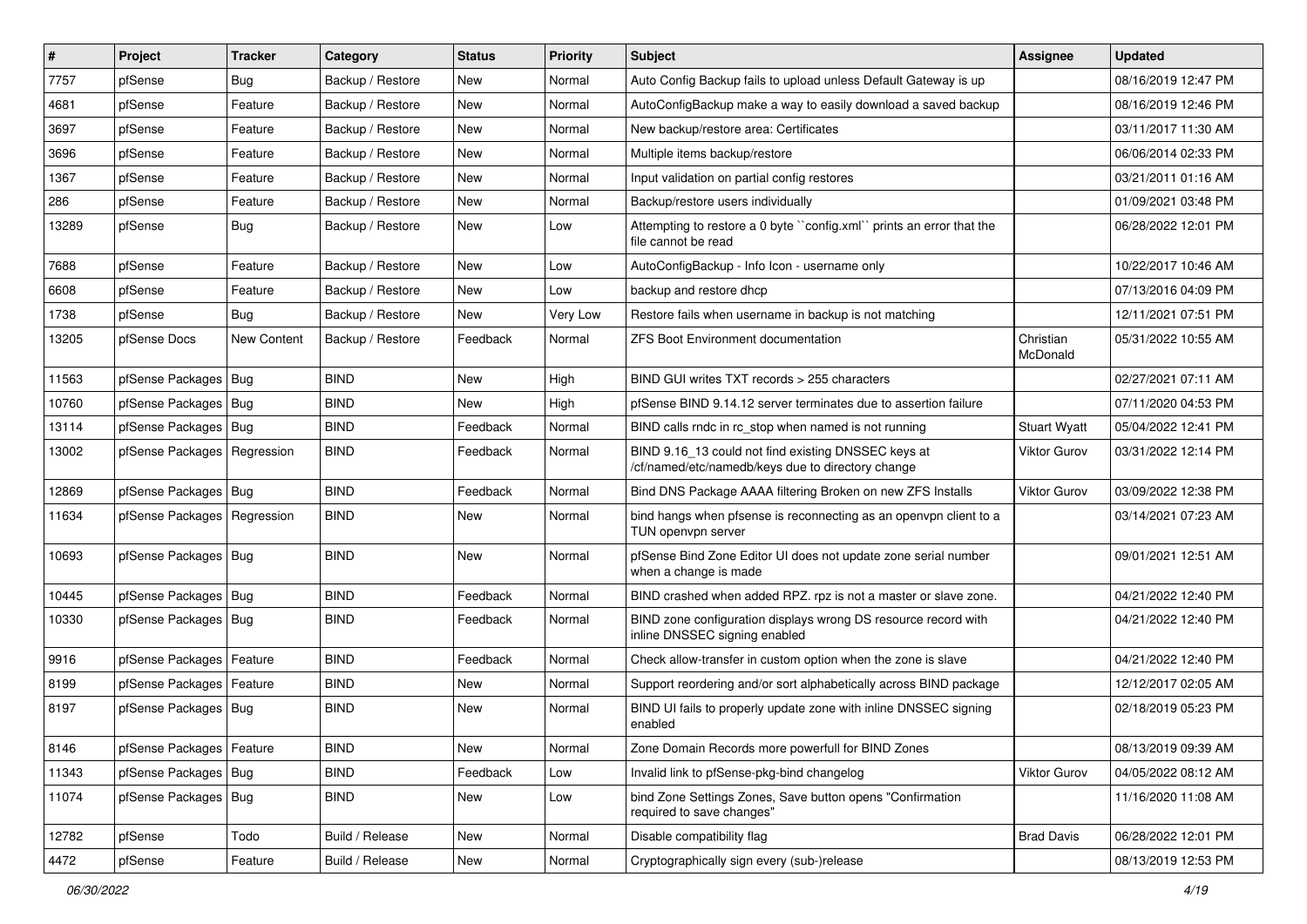| $\sharp$ | Project | <b>Tracker</b> | Category              | <b>Status</b> | <b>Priority</b> | <b>Subject</b>                                                                                        | <b>Assignee</b>        | <b>Updated</b>      |
|----------|---------|----------------|-----------------------|---------------|-----------------|-------------------------------------------------------------------------------------------------------|------------------------|---------------------|
| 13323    | pfSense | <b>Bug</b>     | Captive Portal        | <b>New</b>    | Normal          | Captive Portal breaks policy based routing for mac address<br>bypassed clients after upgrade to 22.05 | <b>Kristof Provost</b> | 06/30/2022 09:46 AM |
| 13290    | pfSense | Regression     | <b>Captive Portal</b> | Feedback      | Normal          | Error "dummynet: bad switch 21!" with Captive Portals and Limiters<br>active                          |                        | 06/30/2022 08:06 AM |
| 13226    | pfSense | <b>Bug</b>     | <b>Captive Portal</b> | Confirmed     | Normal          | Captive Portal doesn't disconnect established OpenVPN link                                            | Reid<br>Linnemann      | 05/30/2022 10:38 AM |
| 13215    | pfSense | <b>Bug</b>     | <b>Captive Portal</b> | Assigned      | Normal          | Allowed MAC/IP/Hostname traffic counts for authorized users                                           | Reid<br>Linnemann      | 05/31/2022 05:31 PM |
| 12730    | pfSense | <b>Bug</b>     | <b>Captive Portal</b> | <b>New</b>    | Normal          | RADIUS accounting does not work if WAN is down                                                        |                        | 01/26/2022 05:13 AM |
| 12648    | pfSense | <b>Bug</b>     | <b>Captive Portal</b> | <b>New</b>    | Normal          | Undocumented variables 'listenporthttp' and 'listenporthttps'                                         |                        | 12/28/2021 10:44 AM |
| 12467    | pfSense | Bug            | Captive Portal        | <b>New</b>    | Normal          | CP error on client disconnect after reboot                                                            |                        | 10/17/2021 05:35 AM |
| 12357    | pfSense | <b>Bug</b>     | <b>Captive Portal</b> | <b>New</b>    | Normal          | Captive Portal popup Logout button loads full login page in popup<br>when clicked                     |                        | 10/27/2021 12:10 PM |
| 11379    | pfSense | Feature        | Captive Portal        | <b>New</b>    | Normal          | <b>Template Roll Printer</b>                                                                          |                        | 02/07/2021 05:26 AM |
| 11189    | pfSense | Feature        | <b>Captive Portal</b> | <b>New</b>    | Normal          | Captive Portal - Tarpit option                                                                        |                        | 12/23/2020 06:44 PM |
| 9627     | pfSense | Feature        | Captive Portal        | <b>New</b>    | Normal          | Captive Portal only shows authenticated users                                                         |                        | 08/14/2019 02:48 PM |
| 7971     | pfSense | Feature        | <b>Captive Portal</b> | <b>New</b>    | Normal          | Allow import, export and synchronization of MACs under Captive<br>Portal service                      |                        | 10/19/2017 04:56 AM |
| 6956     | pfSense | Feature        | <b>Captive Portal</b> | <b>New</b>    | Normal          | Allow more control over concurrent logins                                                             |                        | 11/23/2016 12:01 PM |
| 3377     | pfSense | Feature        | <b>Captive Portal</b> | <b>New</b>    | Normal          | OAuth2 authentication in captive portal                                                               | Jim Thompson           | 10/19/2020 09:13 AM |
| 3053     | pfSense | Feature        | <b>Captive Portal</b> | New           | Normal          | Automatically add DHCP static addresses to CP passthru-mac                                            |                        | 06/21/2013 11:54 AM |
| 2963     | pfSense | Feature        | Captive Portal        | <b>New</b>    | Normal          | Captive Portal MAC authentication request                                                             |                        | 08/22/2017 09:09 PM |
| 2573     | pfSense | Feature        | <b>Captive Portal</b> | <b>New</b>    | Normal          | Captive Portal support of RADIUS POD (Packet of Disconnect)                                           |                        | 10/17/2016 03:14 AM |
| 2025     | pfSense | Feature        | Captive Portal        | New           | Normal          | Captive Portal: Easy accessible Logout page instead of Logout<br>pop-up window                        |                        | 02/06/2016 04:59 AM |
| 1924     | pfSense | Feature        | <b>Captive Portal</b> | <b>New</b>    | Normal          | Ability of CP's allowed IP addresses to use aliases                                                   |                        | 07/26/2018 04:28 AM |
| 1831     | pfSense | Feature        | Captive Portal        | New           | Normal          | Captive portal IPv6 support                                                                           | Reid<br>Linnemann      | 06/28/2022 12:01 PM |
| 1675     | pfSense | <b>Bug</b>     | Captive Portal        | New           | Normal          | Captive portal logout problems with pop-up blockers.                                                  | Jared Dillard          | 03/28/2016 01:37 PM |
| 385      | pfSense | Feature        | Captive Portal        | <b>New</b>    | Normal          | Reverse captive portal                                                                                |                        | 08/13/2019 12:23 PM |
| 9970     | pfSense | Feature        | <b>Captive Portal</b> | <b>New</b>    | Low             | Captive Portal and SAML2 Integration                                                                  | Mauro Braggio          | 10/12/2020 07:39 AM |
| 5658     | pfSense | <b>Bug</b>     | Captive Portal        | Confirmed     | Low             | Files with the same name cannot be uploaded to multiple captive<br>portal zones                       |                        | 12/18/2015 07:19 PM |
| 4724     | pfSense | Feature        | <b>Captive Portal</b> | <b>New</b>    | Low             | Captive Portal Status Add Client Hostname                                                             |                        | 05/22/2015 08:38 AM |
| 2545     | pfSense | Feature        | <b>Captive Portal</b> | <b>New</b>    | Low             | CaptivePortal: Custom "Re-authenticate every x minutes"                                               |                        | 07/08/2012 05:21 PM |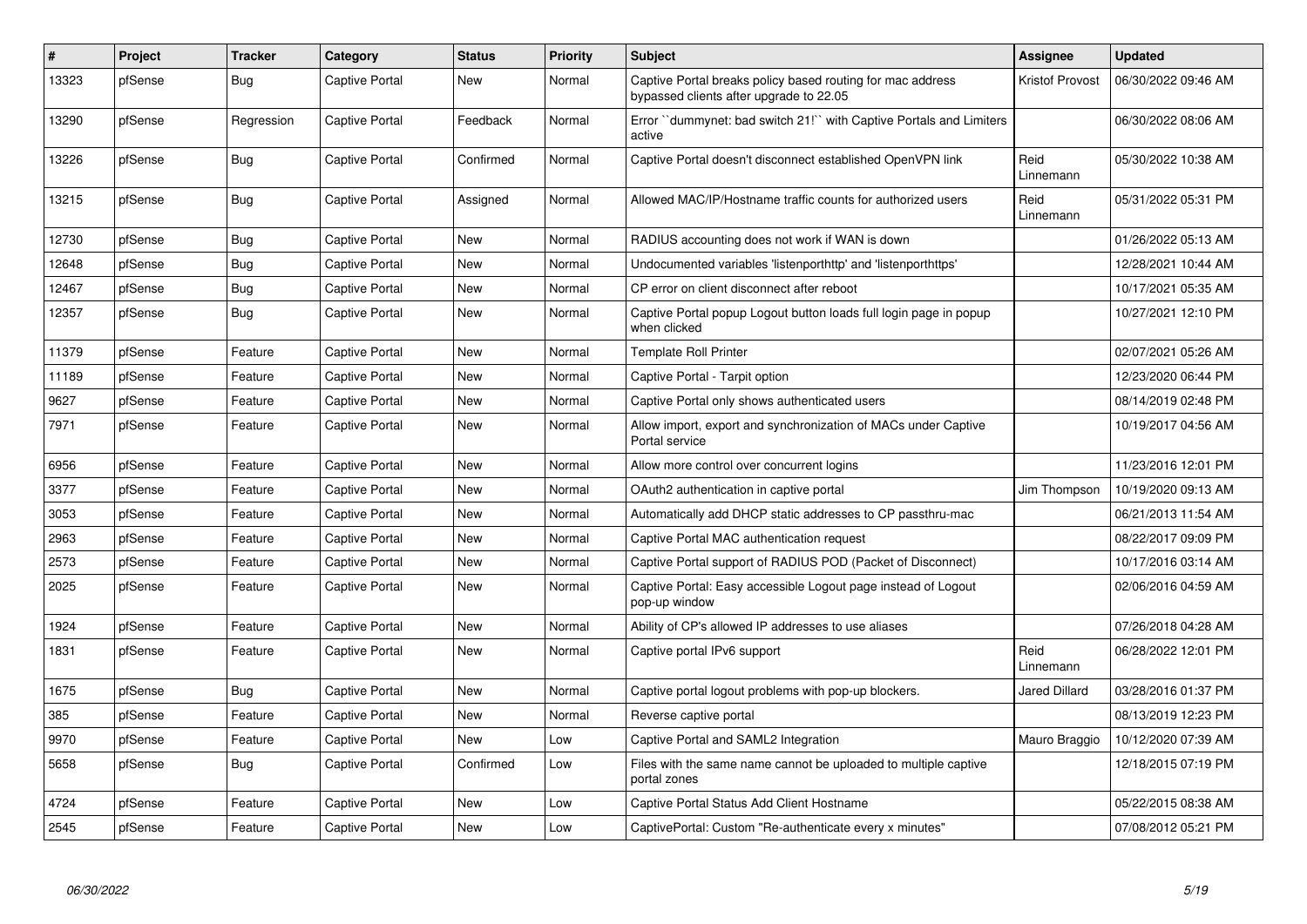| ∦     | Project                    | <b>Tracker</b> | Category       | <b>Status</b>                 | <b>Priority</b> | <b>Subject</b>                                                                                          | <b>Assignee</b> | <b>Updated</b>      |
|-------|----------------------------|----------------|----------------|-------------------------------|-----------------|---------------------------------------------------------------------------------------------------------|-----------------|---------------------|
| 13272 | pfSense                    | <b>Bug</b>     | Captive Portal | <b>Pull Request</b><br>Review | Very Low        | Voucher CSV output has leading space before voucher code                                                | Jim Pingle      | 06/28/2022 12:01 PM |
| 13220 | pfSense                    | Feature        | Captive Portal | New                           | Very Low        | Voucher per-roll bandwidth restrictions and traffic quotas                                              |                 | 05/26/2022 08:16 AM |
| 13219 | pfSense                    | Feature        | Captive Portal | <b>New</b>                    | Very Low        | Enable/Disable single voucher roll                                                                      |                 | 05/26/2022 08:14 AM |
| 7553  | pfSense                    | Bug            | Captive Portal | Confirmed                     | Very Low        | Captive portal on a parent interface blocks traffic on VLAN interfaces<br>too                           |                 | 08/19/2018 03:15 PM |
| 13229 | pfSense Docs               | Todo           | Captive Portal | Feedback                      | Normal          | Update documentation for IPFW to PF transition for Limiters and<br>Captive Portal                       | Jim Pingle      | 05/27/2022 03:04 PM |
| 4845  | pfSense                    | <b>Bug</b>     | CARP           | Confirmed                     | High            | CARP preemption doesn't switch to backup where connectivity<br>between systems is lost but not NIC link |                 | 07/28/2015 07:55 AM |
| 8567  | pfSense                    | <b>Bug</b>     | CARP           | New                           | Normal          | Using IPv6 VIP alias for services may affect CARP IPv6 VIP work                                         |                 | 06/12/2018 01:26 PM |
| 8566  | pfSense                    | <b>Bug</b>     | CARP           | New                           | Normal          | Wrong IPv6 source in NS request in case using of IPv6 alias                                             |                 | 06/12/2018 01:26 PM |
| 8100  | pfSense                    | <b>Bug</b>     | CARP           | New                           | Normal          | pfsync Initially Deletes States on Primary for Connections<br>Established through Secondary             | Luiz Souza      | 02/08/2022 12:59 PM |
| 5849  | pfSense                    | <b>Bug</b>     | CARP           | New                           | Normal          | Routing fail on CARP IPsec                                                                              |                 | 12/18/2021 04:41 PM |
| 2218  | pfSense                    | Feature        | CARP           | New                           | Normal          | Ability to delay CARP master status at boot time                                                        |                 | 03/03/2021 11:57 AM |
| 2099  | pfSense                    | Todo           | CARP           | New                           | Normal          | Remove "queue" from CARP traffic                                                                        |                 | 01/19/2012 10:59 AM |
| 13110 | pfSense                    | <b>Bug</b>     | CARP           | New                           | Very Low        | changing CARP VIP address does not update outbound NAT<br>interface IP                                  |                 | 05/03/2022 02:52 PM |
| 7648  | pfSense                    | <b>Bug</b>     | CARP           | <b>New</b>                    | Very Low        | SPAN ports on an interface renders CARP HA inoperative                                                  |                 | 06/14/2017 09:19 PM |
| 13063 | pfSense Packages   Feature |                | Cellular       | <b>Pull Request</b><br>Review | Normal          | Cellular package shall support more modems and NMEA port                                                |                 | 05/06/2022 02:38 PM |
| 10796 | pfSense Packages   Feature |                | Cellular       | Feedback                      | Normal          | Huawei ME909u-521 support                                                                               |                 | 04/21/2022 12:40 PM |
| 13305 | pfSense                    | Feature        | Certificates   | New                           | Normal          | Certificate Revocation page should show expiration date                                                 |                 | 06/27/2022 10:26 AM |
| 12737 | pfSense                    | <b>Bug</b>     | Certificates   | New                           | Normal          | CApath is not defined by default in curl                                                                |                 | 06/28/2022 12:01 PM |
| 11203 | pfSense                    | Bug            | Certificates   | New                           | Normal          | certificate manager very slow                                                                           |                 | 12/31/2020 11:57 AM |
| 2276  | pfSense                    | Feature        | Certificates   | New                           | Normal          | Remote CRL fetch support                                                                                |                 | 02/06/2016 04:14 AM |
| 1268  | pfSense                    | Feature        | Certificates   | New                           | Normal          | Allow mass renewing of certs                                                                            |                 | 11/01/2019 03:17 PM |
| 1257  | pfSense                    | Feature        | Certificates   | <b>Pull Request</b><br>Review | Normal          | Handle encypted CA/Certificate private keys                                                             |                 | 10/12/2020 07:12 AM |
| 7289  | pfSense                    | <b>Bug</b>     | Certificates   | New                           | LOW             | Generating 4096bit Certificate                                                                          |                 | 08/14/2019 09:56 AM |
| 10258 | pfSense                    | Feature        | Certificates   | New                           | Very Low        | allow to sign CA                                                                                        |                 | 02/20/2020 04:20 AM |
| 9889  | pfSense                    | <b>Bug</b>     | Certificates   | New                           | Very Low        | CRL check for Intermediate CA CRLs fails                                                                | Jim Pingle      | 11/08/2019 11:03 AM |
| 12894 | pfSense Plus               | <b>Bug</b>     | Certificates   | New                           | Low             | duplicating freshly created certificates through refreshing                                             |                 | 03/03/2022 02:35 PM |
| 12402 | pfSense Docs               | Todo           | Configuration  | New                           | Normal          | Feedback on Configuration - Advanced Configuration Options -<br>Notifications                           |                 | 09/24/2021 12:46 AM |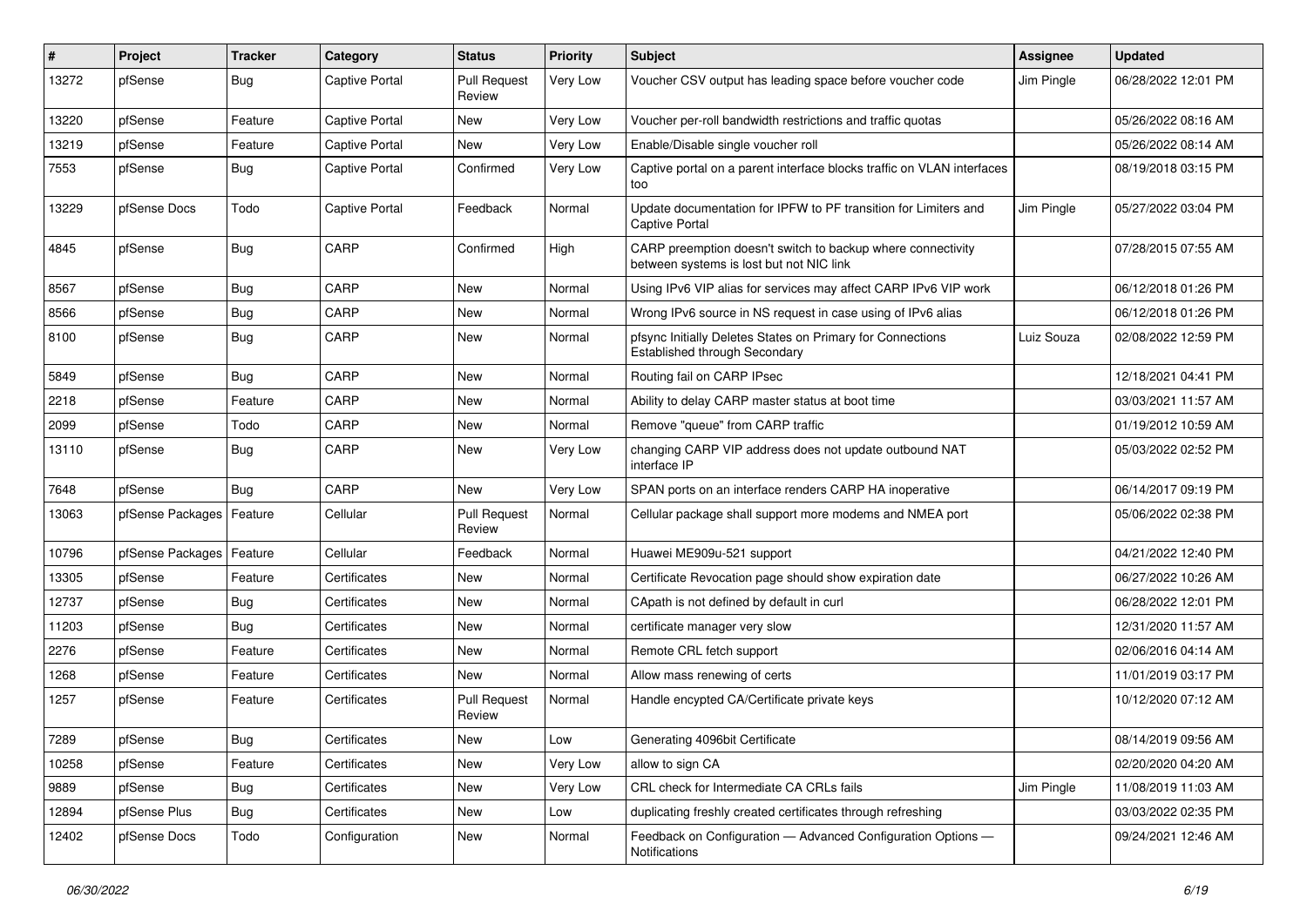| #     | Project                | <b>Tracker</b> | Category                 | <b>Status</b>                 | <b>Priority</b> | <b>Subject</b>                                                                                                        | Assignee      | <b>Updated</b>      |
|-------|------------------------|----------------|--------------------------|-------------------------------|-----------------|-----------------------------------------------------------------------------------------------------------------------|---------------|---------------------|
| 12098 | pfSense Docs           | Correction     | Configuration            | New                           | Normal          | Feedback on pfSense Configuration Recipes - Accessing a<br>CPE/Modem from Inside the Firewall                         |               | 07/02/2021 02:30 AM |
| 13291 | pfSense Docs           | Todo           | Configuration            | New                           | Low             | Notification documentation                                                                                            |               | 06/21/2022 10:22 AM |
| 13288 | pfSense                | <b>Bug</b>     | Configuration<br>Backend | New                           | Normal          | Encode FreeRADIUS Custom Options                                                                                      |               | 06/20/2022 10:36 AM |
| 13287 | pfSense                | Feature        | Configuration<br>Backend | New                           | Normal          | Encode OpenVPN Custom Options                                                                                         |               | 06/20/2022 10:33 AM |
| 12483 | pfSense                | Bug            | Configuration<br>Backend | New                           | Normal          | GUI creates inconsistent config.xml                                                                                   |               | 10/23/2021 06:48 AM |
| 10833 | pfSense                | <b>Bug</b>     | Configuration<br>Backend | New                           | Normal          | unbound exits on configuration error when link status flaps on LAN<br>interface                                       |               | 08/13/2020 11:53 PM |
| 6398  | pfSense                | <b>Bug</b>     | Configuration<br>Backend | New                           | Normal          | If config cannot be loaded due to corruption or bug, it isn't handled<br>gracefully (just stops)                      |               | 08/13/2019 01:23 PM |
| 5902  | pfSense                | Todo           | Configuration<br>Backend | New                           | Normal          | Use a common place for default values                                                                                 |               | 08/13/2019 12:53 PM |
| 3895  | pfSense                | Feature        | Configuration<br>Backend | New                           | Normal          | Timeout for "Apply change"                                                                                            |               | 01/25/2021 08:07 AM |
| 13268 | pfSense                | Todo           | Console Menu             | Ready To Test                 | Normal          | columns don't align nicely in console with medium-long interface<br>names                                             |               | 06/12/2022 10:32 PM |
| 13249 | pfSense                | <b>Bug</b>     | Console Menu             | New                           | Normal          | Running playback comands multiple times results in PHP error                                                          |               | 06/06/2022 07:02 AM |
| 7747  | pfSense                | Feature        | Console Menu             | New                           | Normal          | Minor UI Tweak: Make hitting enter on the console (esp via SSH)<br>should not log you out, but simply redraw the menu |               | 08/01/2017 04:03 PM |
| 6469  | pfSense                | Feature        | Console Menu             | New                           | Normal          | Improve help + self documentation in console PHP shell                                                                |               | 08/13/2019 01:23 PM |
| 2693  | pfSense                | Feature        | Console Menu             | <b>New</b>                    | Normal          | Allow mapping mapping non-physical interfaces via console                                                             | Mathieu Simon | 11/27/2012 03:00 PM |
| 13258 | pfSense                | <b>Bug</b>     | Console Menu             | <b>Pull Request</b><br>Review | Low             | secret menu option 100                                                                                                | Jim Pingle    | 06/28/2022 12:01 PM |
| 11970 | pfSense Packages   Bug |                | Coreboot                 | <b>New</b>                    | Normal          | Netgate Firmware Upgrade Doesn't Work on XG-2758                                                                      |               | 04/21/2022 12:39 PM |
| 13074 | pfSense Plus           | <b>Bug</b>     | Cryptographic<br>Modules | New                           | Normal          | AES-GCM with SafeXcel on Netgate 2100 causes MBUF overload                                                            |               | 06/12/2022 11:14 AM |
| 12658 | pfSense Packages       | Feature        | darkstat                 | New                           | Normal          | Adding prometheus metrics to darkstat                                                                                 |               | 05/27/2022 09:44 PM |
| 13165 | pfSense                | Feature        | Dashboard                | <b>Pull Request</b><br>Review | Normal          | Feat: live update for Services dashboard widget                                                                       |               | 05/15/2022 01:48 AM |
| 12673 | pfSense                | Bug            | Dashboard                | <b>Pull Request</b><br>Review | Normal          | Firewall Logs Widget fails to update at intervals below 5 seconds.                                                    | Viktor Gurov  | 06/28/2022 12:01 PM |
| 11759 | pfSense                | Bug            | Dashboard                | New                           | Normal          | Traffic graphs on dashboard double upload on pppoe links                                                              |               | 12/30/2021 04:00 AM |
| 10401 | pfSense                | Feature        | Dashboard                | New                           | Normal          | Request: ability to sort/separate stopped/running Service(s) on<br>Dashboard -> Services Status widget                |               | 03/31/2020 04:48 PM |
| 9677  | pfSense                | Bug            | Dashboard                | New                           | Normal          | Dashboard hangs when widget needs data from a remote host which<br>is down                                            |               | 08/13/2019 09:15 AM |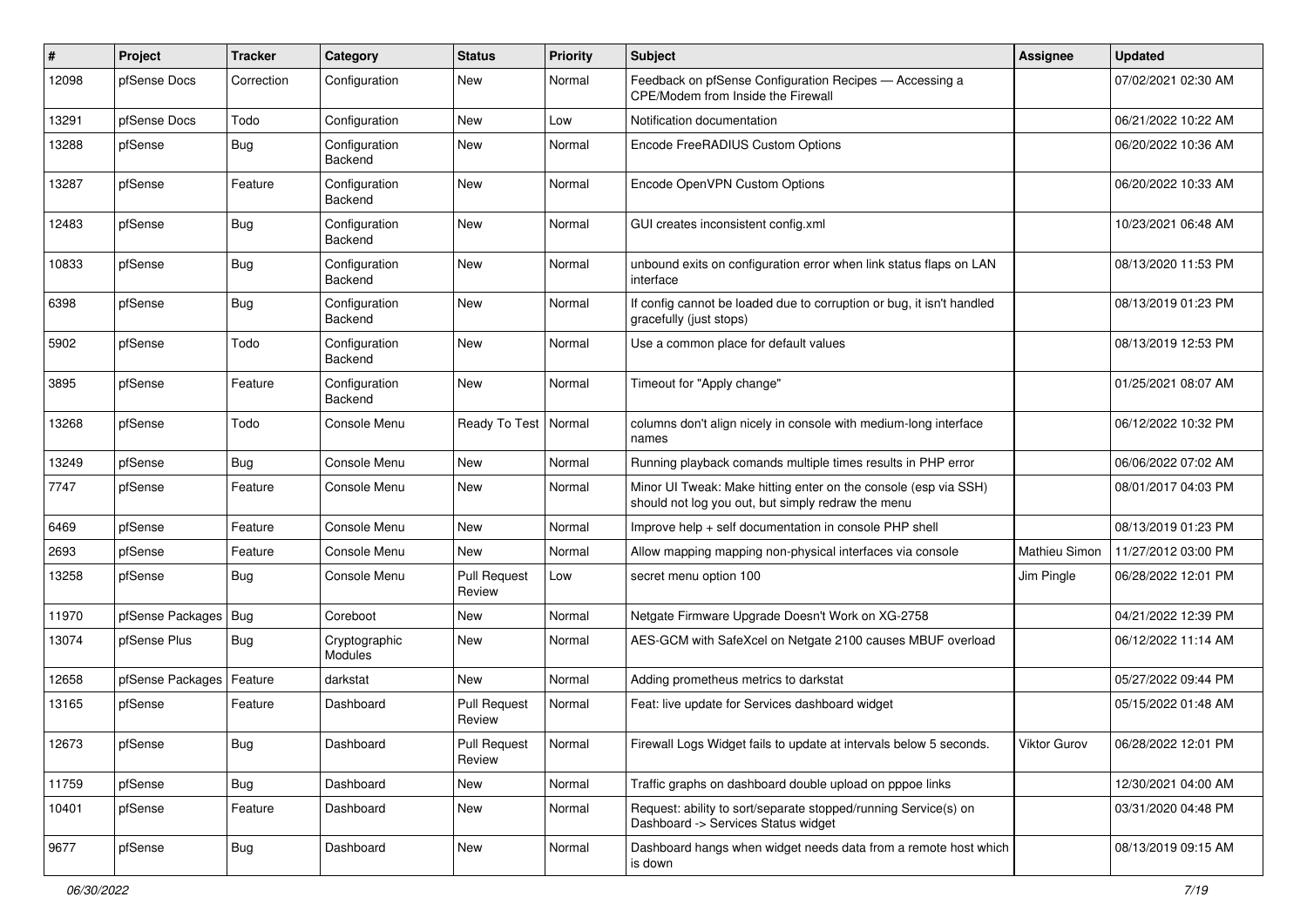| $\vert$ # | Project      | <b>Tracker</b> | Category        | <b>Status</b>                 | <b>Priority</b> | <b>Subject</b>                                                                                   | <b>Assignee</b>      | <b>Updated</b>      |
|-----------|--------------|----------------|-----------------|-------------------------------|-----------------|--------------------------------------------------------------------------------------------------|----------------------|---------------------|
| 7974      | pfSense      | Feature        | Dashboard       | <b>New</b>                    | Normal          | <b>ZFS RAID Monitor Not available</b>                                                            |                      | 08/20/2019 01:34 PM |
| 7182      | pfSense      | Feature        | Dashboard       | New                           | Normal          | Break up System Widget on the Dashboard                                                          |                      | 08/21/2019 08:59 AM |
| 7113      | pfSense      | <b>Bug</b>     | Dashboard       | <b>New</b>                    | Normal          | Interface name in Traffic Graphs                                                                 |                      | 12/31/2021 05:40 PM |
| 4646      | pfSense      | Feature        | Dashboard       | <b>New</b>                    | Normal          | Recover valuable vertical screen real estate in dashboard                                        |                      | 04/20/2015 07:46 PM |
| 2479      | pfSense      | Feature        | Dashboard       | <b>New</b>                    | Normal          | Allow reordering of the traffic graphs on the dashboard                                          |                      | 06/08/2012 04:13 PM |
| 13168     | pfSense      | Feature        | Dashboard       | New                           | Low             | Multiple Dashboard views for a single user                                                       |                      | 05/16/2022 07:53 AM |
| 10395     | pfSense      | Feature        | Dashboard       | New                           | Low             | Add Dashboard System Information support for more PC Engines<br>APU boards                       |                      | 02/17/2022 01:02 AM |
| 10280     | pfSense      | Feature        | Dashboard       | <b>New</b>                    | Low             | <b>DHCP Leases widget</b>                                                                        |                      | 11/07/2020 09:18 PM |
| 9353      | pfSense      | <b>Bug</b>     | Dashboard       | <b>New</b>                    | Low             | PHPSession errors from limited access to dashboard and widgets                                   |                      | 10/06/2020 09:31 AM |
| 8458      | pfSense      | Feature        | Dashboard       | New                           | Low             | Allow reordering of interface widget                                                             |                      | 08/14/2019 10:52 AM |
| 7788      | pfSense      | <b>Bug</b>     | Dashboard       | <b>New</b>                    | Low             | Irregular updating of widgets like cpu/uptime on system widget.                                  |                      | 08/21/2019 09:03 AM |
| 7387      | pfSense      | <b>Bug</b>     | Dashboard       | <b>New</b>                    | Low             | New Traffic Graph in dashboard resets inverted view to normal view                               | <b>Jared Dillard</b> | 12/11/2021 08:14 PM |
| 6390      | pfSense      | Todo           | Dashboard       | <b>New</b>                    | Low             | Autoscale from Traffic Graph not correct size (big graphs)                                       |                      | 05/23/2016 01:38 PM |
| 5567      | pfSense      | Feature        | Dashboard       | New                           | Low             | CARP status widget does not update in real time                                                  |                      | 08/20/2019 03:33 PM |
| 3411      | pfSense      | <b>Bug</b>     | Dashboard       | New                           | Low             | Interfaces and statistics dashboard widgets very slow with large<br>numbers of interfaces        |                      | 01/24/2014 02:09 AM |
| 8157      | pfSense      | Bug            | Dashboard       | New                           | Very Low        | Traffic Graph clutter from time to time                                                          |                      | 12/03/2017 06:40 AM |
| 7934      | pfSense      | Feature        | Dashboard       | New                           | Very Low        | format support phone# for international use                                                      |                      | 10/12/2017 04:38 PM |
| 7857      | pfSense      | <b>Bug</b>     | Dashboard       | New                           | Very Low        | Interfaces Widget U/I fails to wrap IPV6 addresses when the string is<br>too wide for the widget |                      | 08/13/2019 09:15 AM |
| 13325     | pfSense Plus | Bug            | Dashboard       | New                           | Normal          | System Information Widget Reloading                                                              |                      | 06/30/2022 12:00 PM |
| 7244      | pfSense      | Feature        | Developer Tools | New                           | Normal          | Publish pfsense as a Vagrant Basebox                                                             |                      | 01/29/2019 04:09 AM |
| 1219      | pfSense      | Feature        | Developer Tools | New                           | Low             | Ship DTRACE enabled kernels in the images                                                        |                      | 07/26/2017 03:14 AM |
| 11471     | pfSense Docs | Todo           | Development     | New                           | Low             | Feedback on Development - Developing Packages                                                    | Jim Pingle           | 02/19/2021 02:52 PM |
| 11071     | pfSense Docs | New Content    | <b>DHCP</b>     | New                           | Normal          | Feedback on Services - IPv6 Router Advertisements                                                | Jim Pingle           | 12/08/2020 09:25 AM |
| 8852      | pfSense Docs | Correction     | <b>DHCP</b>     | New                           | Normal          | [feedback form] Unclear about "Client Identifier" in a static mapping                            | Jim Pingle           | 09/23/2020 02:30 PM |
| 13321     | pfSense      | <b>Bug</b>     | DHCP (IPv4)     | <b>Pull Request</b><br>Review | Normal          | dhcpleases handles duplicate hostnames incorrectly                                               |                      | 06/30/2022 07:06 AM |
| 13273     | pfSense      | Bug            | DHCP (IPv4)     | New                           | Normal          | dholient can use conflicting recorded leases                                                     |                      | 06/14/2022 11:07 AM |
| 13256     | pfSense      | Feature        | DHCP (IPv4)     | <b>New</b>                    | Normal          | Better handling of duplicate IPs in static DHCP assignments                                      |                      | 06/11/2022 04:51 PM |
| 13217     | pfSense      | <b>Bug</b>     | DHCP (IPv4)     | New                           | Normal          | dhclient using default pid file location which does not exist                                    | <b>Viktor Gurov</b>  | 05/26/2022 08:09 AM |
| 12959     | pfSense      | Bug            | DHCP (IPv4)     | Feedback                      | Normal          | dhcplease process wrongly update host file if client-hostname is<br>empty                        |                      | 03/28/2022 10:26 AM |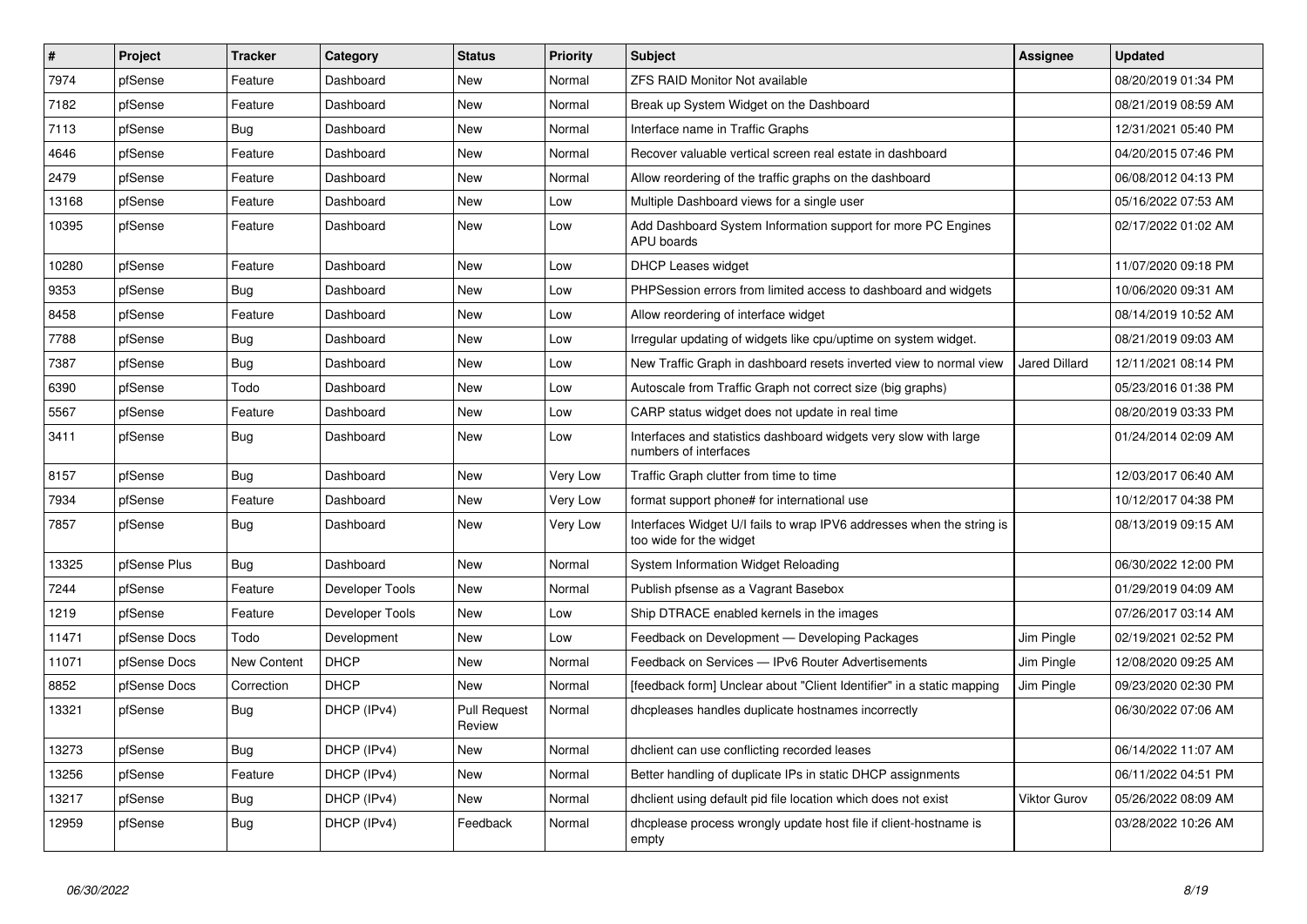| $\vert$ # | <b>Project</b> | <b>Tracker</b> | Category    | <b>Status</b> | <b>Priority</b> | <b>Subject</b>                                                                                     | Assignee             | <b>Updated</b>      |
|-----------|----------------|----------------|-------------|---------------|-----------------|----------------------------------------------------------------------------------------------------|----------------------|---------------------|
| 12922     | pfSense        | Bug            | DHCP (IPv4) | New           | Normal          | Classless static routes received on DHCP WAN can override chosen<br>default gateway                |                      | 03/28/2022 10:08 AM |
| 11927     | pfSense        | Feature        | DHCP (IPv4) | Feedback      | Normal          | Allow DHCP not to serve a gateway - small fix                                                      |                      | 01/03/2022 04:17 PM |
| 10345     | pfSense        | Feature        | DHCP (IPv4) | New           | Normal          | DHCP lease distinction between online and offline                                                  |                      | 03/16/2020 07:56 AM |
| 9732      | pfSense        | Feature        | DHCP (IPv4) | <b>New</b>    | Normal          | System UTC time offset in DHCP Option 2                                                            |                      | 09/06/2019 08:39 PM |
| 9343      | pfSense        | Bug            | DHCP (IPv4) | <b>New</b>    | Normal          | diag arp.php times out with large DHCPD leases table                                               |                      | 08/14/2019 01:19 PM |
| 9130      | pfSense        | Feature        | DHCP (IPv4) | New           | Normal          | Request ID [#INC-16195]: DHCP - PXE Boot                                                           |                      | 09/10/2020 01:39 PM |
| 8614      | pfSense        | <b>Bug</b>     | DHCP (IPv4) | <b>New</b>    | Normal          | Cannot remove Additional BOOTP/DHCP Options                                                        |                      | 08/21/2019 09:15 AM |
| 8330      | pfSense        | Feature        | DHCP (IPv4) | <b>New</b>    | Normal          | add options for ddns-local-address statements                                                      |                      | 04/27/2021 12:31 PM |
| 8179      | pfSense        | <b>Bug</b>     | DHCP (IPv4) | Feedback      | Normal          | Incorrect reverse DNS zone in DHCP server config for<br>non-octet-aligned subnet mask              | Renato Botelho       | 02/09/2022 11:17 PM |
| 7405      | pfSense        | Feature        | DHCP (IPv4) | New           | Normal          | Ability to add dhcp host reservations from "Diagnostics -> ARP table"                              |                      | 10/12/2020 08:22 AM |
| 7172      | pfSense        | Bug            | DHCP (IPv4) | New           | Normal          | Sorting by hostname in Services > DHCP Server > LAN should be<br>"natural" (alphanumeric friendly) |                      | 08/20/2019 03:47 PM |
| 6960      | pfSense        | Feature        | DHCP (IPv4) | New           | Normal          | Consider replacing ISC DHCP server with KEA DHCP                                                   |                      | 09/24/2020 01:59 PM |
| 6615      | pfSense        | Feature        | DHCP (IPv4) | <b>New</b>    | Normal          | new DHCP server option                                                                             |                      | 08/13/2019 01:39 PM |
| 6362      | pfSense        | Bug            | DHCP (IPv4) | Confirmed     | Normal          | DHCP Client ID not used                                                                            |                      | 07/09/2021 06:30 AM |
| 5080      | pfSense        | Feature        | DHCP (IPv4) | <b>New</b>    | Normal          | Settings tab under Services>DHCP Server                                                            |                      | 08/13/2019 12:53 PM |
| 4899      | pfSense        | Feature        | DHCP (IPv4) | New           | Normal          | Additional BOOTP/DHCP Options should allow a force option                                          |                      | 01/02/2018 02:24 PM |
| 4061      | pfSense        | Bug            | DHCP (IPv4) | Confirmed     | Normal          | dhopd doesn't send client-hostname to peer, breaking DHCP lease<br>registrations w/HA              |                      | 02/24/2017 08:58 PM |
| 3771      | pfSense        | Bug            | DHCP (IPv4) | New           | Normal          | Webinterface and dhcpdcrashes with 500+ static leases                                              |                      | 08/21/2019 09:26 AM |
| 3534      | pfSense        | Feature        | DHCP (IPv4) | New           | Normal          | DDNS using arbitrary zone primary                                                                  |                      | 07/08/2014 11:40 AM |
| 3404      | pfSense        | <b>Bug</b>     | DHCP (IPv4) | New           | Normal          | DHCP Server Fails to Start on Interfaces that are Slow to Come<br><b>Online During Boot</b>        |                      | 02/11/2014 05:09 PM |
| 2983      | pfSense        | Feature        | DHCP (IPv4) | <b>New</b>    | Normal          | DHCPD: Add vendor-class-identifier and MAC-OIDs                                                    |                      | 05/29/2020 09:24 PM |
| 2774      | pfSense        | Feature        | DHCP (IPv4) | <b>New</b>    | Normal          | Extend DHCP Pools code to allow using different subnets                                            |                      | 08/19/2019 10:27 AM |
| 13263     | pfSense        | <b>Bug</b>     | DHCP (IPv4) | New           | Low             | Deleting a static DHCP entry when the related IP is not in the arp<br>table spams the log          |                      | 06/10/2022 11:18 AM |
| 12070     | pfSense        | <b>Bug</b>     | DHCP (IPv4) | <b>New</b>    | Low             | <b>VLAN0 for WAN DHCP</b>                                                                          |                      | 12/23/2021 04:31 PM |
| 11004     | pfSense        | Feature        | DHCP (IPv4) | <b>New</b>    | Low             | DHCP reservations with no IP address show entries in DHCP leases                                   |                      | 10/26/2020 07:22 AM |
| 7441      | pfSense        | Feature        | DHCP (IPv4) | New           | Low             | Display start/end times for Static Mapping leases on DHCP<br>Leases/DHCPv6 Leases                  |                      | 08/21/2019 10:48 AM |
| 4451      | pfSense        | <b>Bug</b>     | DHCP (IPv4) | <b>New</b>    | Low             | Status DHCP Leases shows double entries for static entries without<br>IP address                   | <b>Phillip Davis</b> | 05/21/2022 04:55 PM |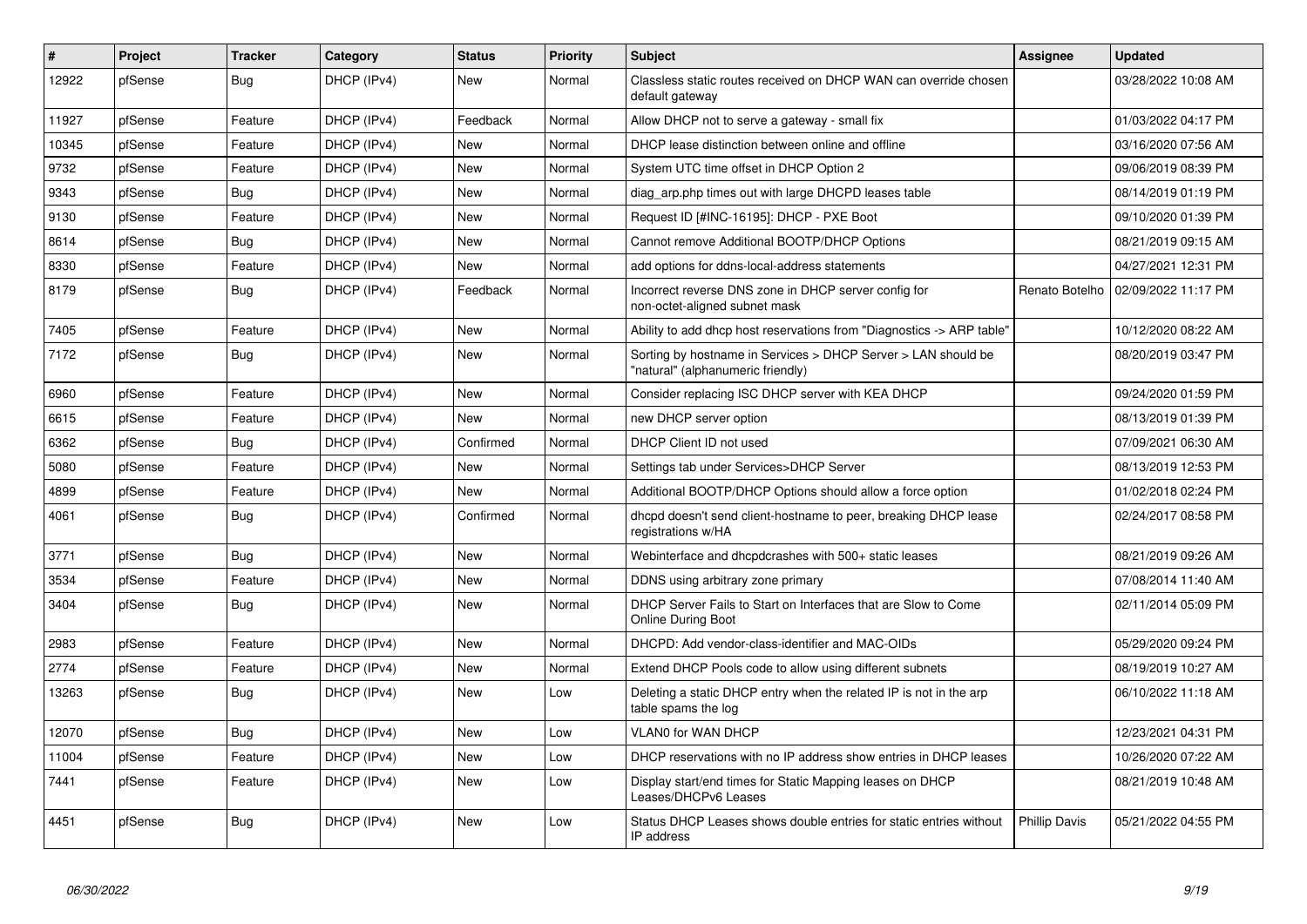| #     | Project | <b>Tracker</b> | Category    | <b>Status</b>                 | <b>Priority</b> | <b>Subject</b>                                                                                                                     | Assignee   | <b>Updated</b>      |
|-------|---------|----------------|-------------|-------------------------------|-----------------|------------------------------------------------------------------------------------------------------------------------------------|------------|---------------------|
| 2323  | pfSense | Feature        | DHCP (IPv4) | <b>New</b>                    | Low             | GUI doesn't allow to configure DHCP server to serve IP addresses<br>belonging to subnets wich are not associated with an interface |            | 08/19/2019 10:27 AM |
| 13250 | pfSense | Todo           | DHCP (IPv4) | <b>New</b>                    | Very Low        | Clean up DHCP Server option language                                                                                               | Jim Pingle | 06/28/2022 12:01 PM |
| 12067 | pfSense | <b>Bug</b>     | DHCP (IPv4) | New                           | <b>Very Low</b> | <b>DHCP Monitoring Statistics Error</b>                                                                                            |            | 06/21/2021 08:39 AM |
| 10802 | pfSense | Feature        | DHCP (IPv4) | New                           | Very Low        | Seperator for DHCP Static Mapped leases                                                                                            |            | 07/31/2020 10:30 AM |
| 10250 | pfSense | Feature        | DHCP (IPv4) | New                           | Very Low        | DHCP lease view by interface                                                                                                       |            | 02/11/2020 07:47 AM |
| 8879  | pfSense | Feature        | DHCP (IPv4) | New                           | Very Low        | DHCP options ADD force options                                                                                                     |            | 09/07/2018 09:14 AM |
| 6544  | pfSense | Feature        | DHCP (IPv4) | New                           | Very Low        | RFC 3046 DHCP Option 82 support (and RFC 3315/4649/4580 for<br>IPv6)                                                               |            | 07/13/2020 02:14 AM |
| 9136  | pfSense | Bug            | DHCP (IPv6) | New                           | High            | IPv6 Tracking Interfaces Lose IPv6 Address in Certain Cases                                                                        |            | 04/21/2022 12:39 PM |
| 13296 | pfSense | Feature        | DHCP (IPv6) | New                           | Normal          | Add support for DHCP6 OPTION PD EXCLUDE (RFC 6603)                                                                                 |            | 06/24/2022 10:10 PM |
| 13253 | pfSense | Bug            | DHCP (IPv6) | New                           | Normal          | dhcp6c" is not restarted when applying settings when multiple<br>WANs are configured for DHCP6                                     |            | 06/28/2022 12:01 PM |
| 13248 | pfSense | Regression     | DHCP (IPv6) | New                           | Normal          | IPv6 Router Advertisements runs when config.xml does not contain<br>an entry for the interface                                     |            | 06/05/2022 07:44 PM |
| 13237 | pfSense | Bug            | DHCP (IPv6) | New                           | Normal          | dhcp6c script cannot be executed safely                                                                                            |            | 06/01/2022 11:20 AM |
| 12947 | pfSense | Bug            | DHCP (IPv6) | <b>Pull Request</b><br>Review | Normal          | DHCP6 client does not take any action if the interface IPv6 address<br>changes during renewal                                      |            | 06/28/2022 12:01 PM |
| 12823 | pfSense | Bug            | DHCP (IPv6) | New                           | Normal          | Multiple DHCP6 WAN connections PPPoE interface 'defached'<br>status                                                                |            | 02/18/2022 05:39 AM |
| 12581 | pfSense | Regression     | DHCP (IPv6) | <b>New</b>                    | Normal          | CARP IPv6 assigned address does not get advertised to endpoints<br>with RADV                                                       |            | 12/16/2021 02:34 PM |
| 10822 | pfSense | Bug            | DHCP (IPv6) | <b>New</b>                    | Normal          | Deprecated IPv6 prefix won't be announced as deprecated to clients                                                                 |            | 08/10/2020 09:23 AM |
| 10714 | pfSense | Bug            | DHCP (IPv6) | New                           | Normal          | radyd only gives out the prefix of the "first" IPv6 address of an<br>interface                                                     |            | 10/06/2020 01:03 PM |
| 9536  | pfSense | Feature        | DHCP (IPv6) | <b>New</b>                    | Normal          | Support dynamic prefix in DHCPv6 Server                                                                                            |            | 05/25/2022 04:27 AM |
| 7821  | pfSense | Bug            | DHCP (IPv6) | New                           | Normal          | GIF does not support broadcast                                                                                                     |            | 08/29/2017 10:50 AM |
| 7734  | pfSense | <b>Bug</b>     | DHCP (IPv6) | New                           | Normal          | Using opton ia pd0 does not renew prefix and prefix get dropped                                                                    |            | 07/31/2017 03:46 AM |
| 7138  | pfSense | Bug            | DHCP (IPv6) | Assigned                      | Normal          | Pfsense wide dhcpv6 client doesn't recognise ifid statement                                                                        |            | 04/21/2022 12:39 PM |
| 6691  | pfSense | <b>Bug</b>     | DHCP (IPv6) | <b>New</b>                    | Normal          | dhcp6c quits after only two tries if no response was received                                                                      |            | 12/07/2020 04:25 PM |
| 6283  | pfSense | Feature        | DHCP (IPv6) | New                           | Normal          | Register DHCPv6 leases with DNS resolver                                                                                           |            | 08/21/2019 10:48 AM |
| 6051  | pfSense | Bug            | DHCP (IPv6) | <b>New</b>                    | Normal          | DHCPv6 Client Failure for additional WAN Address causes<br>2-seconds-service-restart-loop                                          |            | 12/03/2020 01:08 AM |
| 5950  | pfSense | Feature        | DHCP (IPv6) | New                           | Normal          | DHCPv6 Server support for PD of PD-obtained networks                                                                               |            | 03/04/2016 03:04 AM |
| 3185  | pfSense | Feature        | DHCP (IPv6) | <b>New</b>                    | Normal          | Accommodate a DHCPv6 failover-like mechanism                                                                                       |            | 11/24/2017 10:44 AM |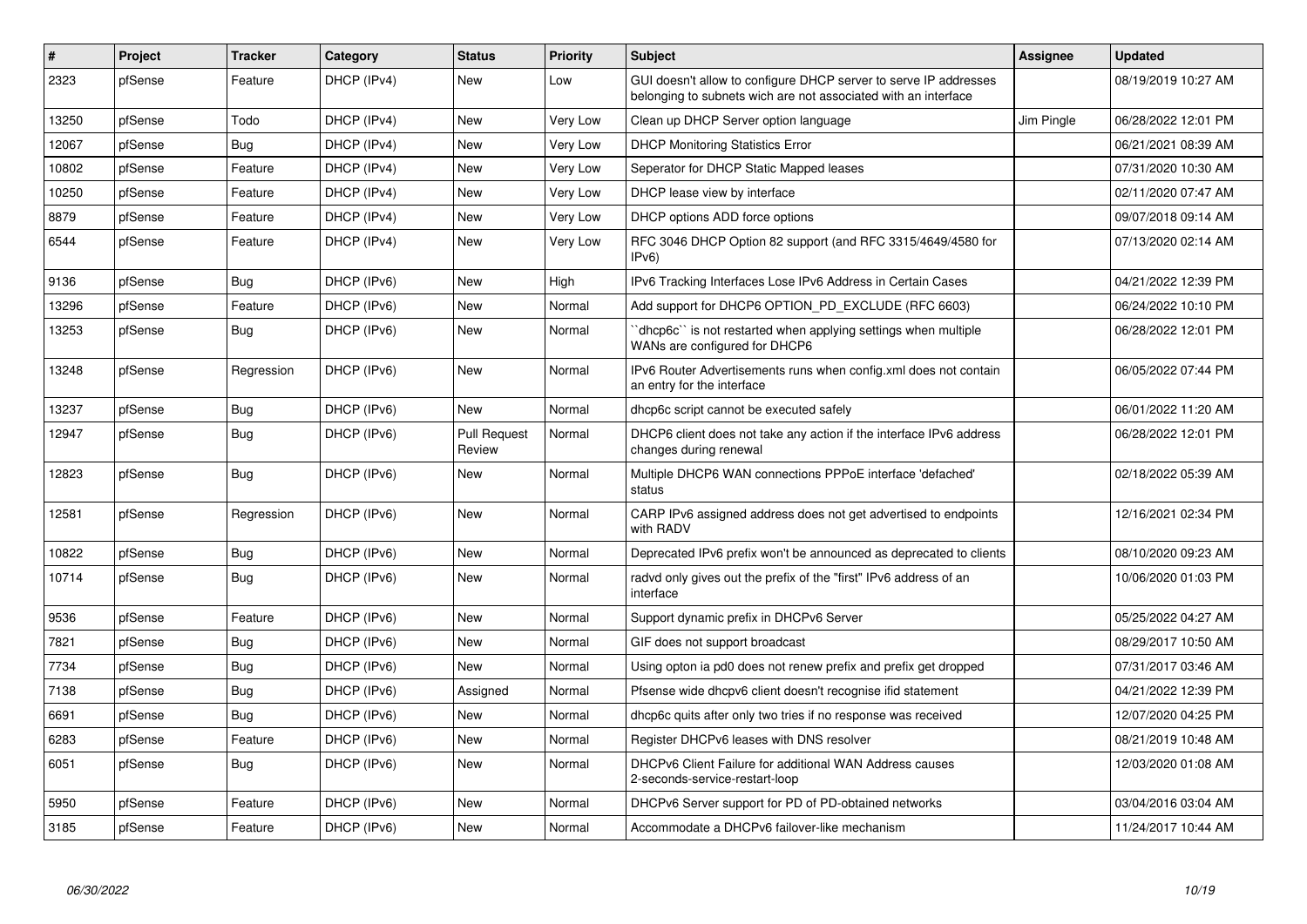| $\sharp$ | Project      | <b>Tracker</b>     | Category             | <b>Status</b>                 | <b>Priority</b> | <b>Subject</b>                                                               | Assignee           | <b>Updated</b>      |
|----------|--------------|--------------------|----------------------|-------------------------------|-----------------|------------------------------------------------------------------------------|--------------------|---------------------|
| 6873     | pfSense      | Bug                | DHCP (IPv6)          | <b>New</b>                    | Low             | radvd - Too many addresses in RDNSS section when previously<br>using DHCPv6  | Dominic<br>McKeown | 06/06/2018 10:45 AM |
| 9575     | pfSense      | Feature            | DHCP (IPv6)          | <b>New</b>                    | Very Low        | RFC 7078 - Distributing Address Selection Policy Using DHCPv6                |                    | 08/14/2019 02:39 PM |
| 12508    | pfSense      | Bug                | <b>DHCP Relay</b>    | New                           | Normal          | <b>DHCP Relay over VPN</b>                                                   |                    | 11/06/2021 11:25 AM |
| 12120    | pfSense      | Feature            | <b>DHCP Relay</b>    | <b>New</b>                    | Normal          | Permit several sets of destination DHCP servers in DHCP relay                |                    | 07/11/2021 05:41 PM |
| 11149    | pfSense      | Bug                | <b>DHCP Relav</b>    | <b>New</b>                    | Normal          | DHCP relay won't start with DHCP server behind gateway                       |                    | 03/22/2021 05:13 AM |
| 10904    | pfSense      | Feature            | <b>DHCP Relay</b>    | <b>Pull Request</b><br>Review | Normal          | Support vti interfaces in dhcrelay                                           | Luiz Souza         | 10/12/2020 07:35 AM |
| 10715    | pfSense      | Bug                | <b>DHCP Relay</b>    | <b>New</b>                    | Normal          | DHCPv6 relay always uses the "first" IPv6 address of an interface            |                    | 06/29/2020 05:01 AM |
| 9680     | pfSense      | Feature            | <b>DHCP Relay</b>    | <b>New</b>                    | Normal          | Seperate DHCP Server and relay per interface                                 |                    | 02/27/2020 10:47 AM |
| 4680     | pfSense      | <b>Bug</b>         | <b>DHCP Relay</b>    | New                           | Normal          | DHCP relay does not work with DHCP server on other end of<br>OpenVPN tunnel  |                    | 05/05/2015 06:55 PM |
| 11856    | pfSense      | Feature            | Diagnostics          | <b>New</b>                    | Normal          | Replace/add Alias or DNS names for known LAN addresses in the<br>State table |                    | 04/27/2021 08:01 AM |
| 7590     | pfSense      | Bug                | Diagnostics          | <b>New</b>                    | Normal          | diag_edit do not save when nothing to sae (in directory browse view)         |                    | 05/20/2017 05:04 PM |
| 7589     | pfSense      | Bug                | Diagnostics          | <b>New</b>                    | Normal          | diag edit.php old print info box                                             |                    | 05/20/2017 05:02 PM |
| 5556     | pfSense      | Feature            | Diagnostics          | New                           | Normal          | No error when downloading non-existing file on Diagnostics/Execute           |                    | 08/20/2019 03:43 PM |
| 4456     | pfSense      | Feature            | Diagnostics          | <b>New</b>                    | Normal          | Packet capture additional filtering options                                  |                    | 08/20/2019 03:30 PM |
| 3796     | pfSense      | <b>Bug</b>         | Diagnostics          | Confirmed                     | Normal          | States summary fails and is very slow with large state tables                |                    | 12/11/2021 08:03 PM |
| 1656     | pfSense      | Feature            | Diagnostics          | <b>New</b>                    | Normal          | Teach pfctl to kill states by port number                                    |                    | 08/21/2019 09:55 AM |
| 13322    | pfSense      | Feature            | Diagnostics          | <b>New</b>                    | Low             | Define Packet Capture Protocol                                               |                    | 06/30/2022 06:45 AM |
| 12343    | pfSense      | Feature            | Diagnostics          | New                           | Low             | Real time traffic monitoring                                                 |                    | 09/06/2021 01:26 PM |
| 9718     | pfSense      | Feature            | Diagnostics          | <b>New</b>                    | Low             | Make diag_states_summary table sortable                                      |                    | 10/06/2020 09:12 AM |
| 7848     | pfSense      | <b>Bug</b>         | Diagnostics          | <b>New</b>                    | Low             | NDP Table Sort by Expiration Error                                           |                    | 08/26/2019 02:56 PM |
| 7459     | pfSense      | Feature            | Diagnostics          | <b>New</b>                    | Low             | 'Refresh" button for Diagnostics/Tables display                              |                    | 08/21/2019 09:27 AM |
| 7442     | pfSense      | Feature            | Diagnostics          | <b>New</b>                    | Low             | Suggestions for Diagnostics / ARP Table and Diagnostics / NDP<br>Table       |                    | 08/21/2019 09:27 AM |
| 4914     | pfSense      | Feature            | Diagnostics          | <b>New</b>                    | Low             | <b>Packet Capture Settings</b>                                               |                    | 08/20/2019 08:51 AM |
| 12757    | pfSense      | Bug                | Diagnostics          | <b>Pull Request</b><br>Review | Very Low        | Clean up /etc/inc/filter.inc use of pfctl -F                                 |                    | 06/28/2022 12:01 PM |
| 6804     | pfSense      | Feature            | Diagnostics          | <b>New</b>                    | Very Low        | Add row counter into Diagnostics -> Edit File                                |                    | 08/20/2019 03:44 PM |
| 12791    | pfSense Docs | <b>New Content</b> | Diagnostics          | <b>New</b>                    | Normal          | Diagnostic Information for Support (pfSense)                                 |                    | 02/13/2022 08:49 PM |
| 12883    | pfSense Docs | Todo               | <b>DNS</b>           | <b>New</b>                    | Normal          | Feedback on Services - DNS Resolver - Host Overrides                         |                    | 02/28/2022 07:54 PM |
| 12139    | pfSense      | Feature            | <b>DNS Forwarder</b> | <b>New</b>                    | Normal          | Add support in for specifying a DNSMASQ configuration file                   |                    | 07/16/2021 09:45 PM |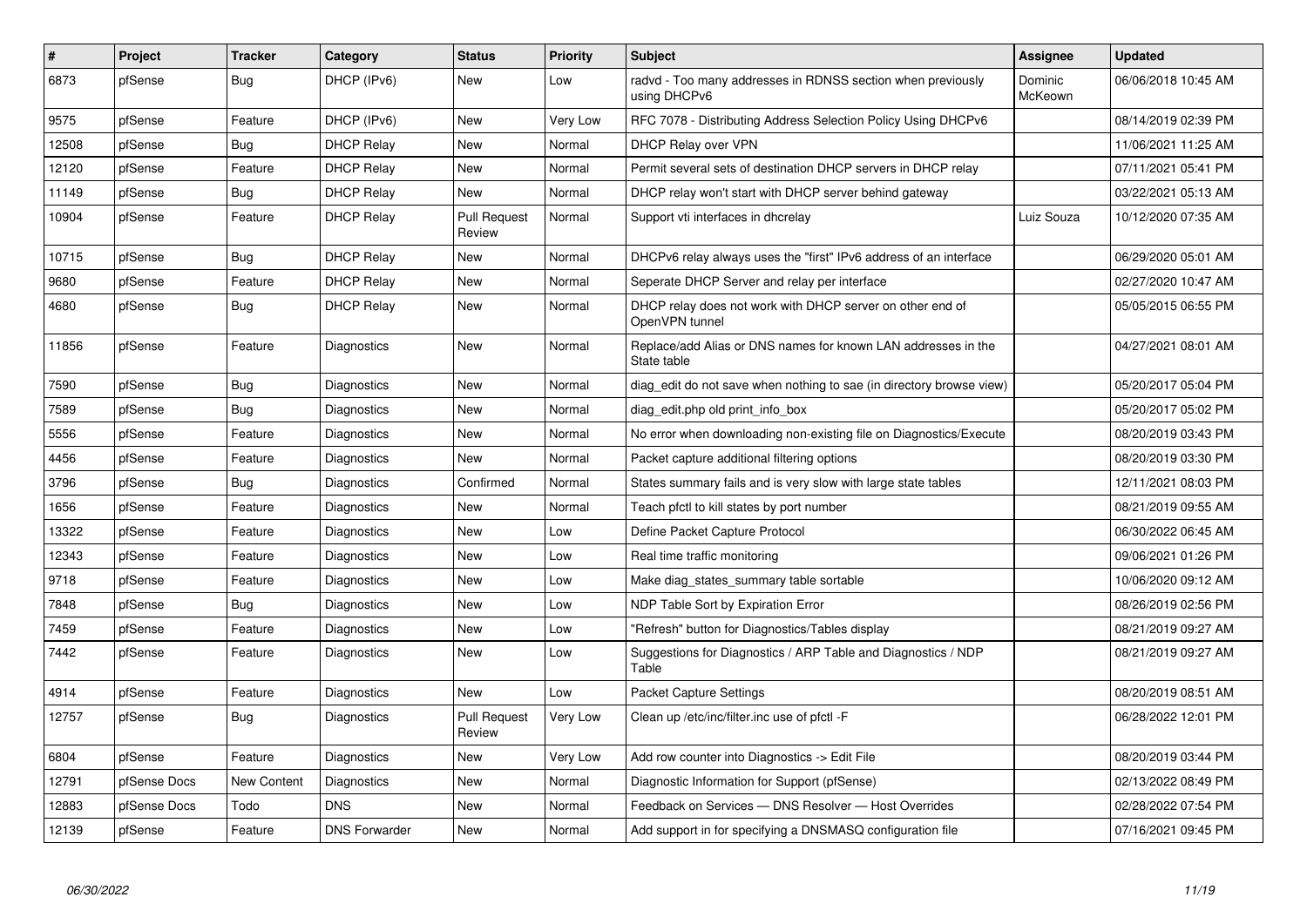| $\vert$ # | Project | <b>Tracker</b> | Category             | <b>Status</b> | <b>Priority</b> | Subject                                                                                                                       | Assignee   | <b>Updated</b>      |
|-----------|---------|----------------|----------------------|---------------|-----------------|-------------------------------------------------------------------------------------------------------------------------------|------------|---------------------|
| 2410      | pfSense | Feature        | <b>DNS Forwarder</b> | <b>New</b>    | Normal          | Support name based aliasing via CNAMEs or some other<br>mechanism.                                                            |            | 12/11/2012 09:56 PM |
| 7329      | pfSense | <b>Bug</b>     | <b>DNS Forwarder</b> | New           | Low             | <b>DHCP Not Updating DNS</b>                                                                                                  |            | 01/21/2022 09:16 PM |
| 5413      | pfSense | <b>Bug</b>     | <b>DNS Resolver</b>  | Confirmed     | High            | Incorrect Handling of Unbound Resolver [service restarts, cache<br>loss, DNS service interruption]                            |            | 06/19/2022 11:11 PM |
| 13254     | pfSense | Bug            | <b>DNS Resolver</b>  | New           | Normal          | DNS resolver does not update "unbound.conf" file during link down<br>events                                                   |            | 06/28/2022 12:01 PM |
| 12612     | pfSense | <b>Bug</b>     | <b>DNS Resolver</b>  | <b>New</b>    | Normal          | DNS Resolver is restarted during every "rc.newwanip" event                                                                    |            | 06/28/2022 12:01 PM |
| 10624     | pfSense | Bug            | <b>DNS Resolver</b>  | <b>New</b>    | Normal          | Unbound configuration memory leak with python module + register<br><b>DHCP</b> leases active                                  |            | 02/26/2021 10:27 AM |
| 10342     | pfSense | <b>Bug</b>     | <b>DNS Resolver</b>  | New           | Normal          | Unbound domain overrides stop resolving periodically. They only<br>resume after the service has been restarted.               |            | 03/13/2020 10:35 AM |
| 10143     | pfSense | <b>Bug</b>     | <b>DNS Resolver</b>  | <b>New</b>    | Normal          | System hostname DNS entry is assigned to the wrong IP on<br>multi-wan setups                                                  |            | 12/31/2019 02:33 PM |
| 9654      | pfSense | Bug            | <b>DNS Resolver</b>  | <b>New</b>    | Normal          | After reboot, the DNS resolver must be restarted before it will<br>advertise the ipv6 DNS address of the router.              |            | 11/20/2020 03:12 AM |
| 9436      | pfSense | Feature        | <b>DNS Resolver</b>  | <b>New</b>    | Normal          | Unbound: enable dnstap support                                                                                                |            | 03/27/2019 07:54 PM |
| 9037      | pfSense | Bug            | <b>DNS Resolver</b>  | <b>New</b>    | Normal          | Unbound not logging to syslog after reboot                                                                                    |            | 10/12/2018 05:09 AM |
| 8236      | pfSense | Feature        | <b>DNS Resolver</b>  | <b>New</b>    | Normal          | Ability to configure "forward-first" and "forward-host" options for more<br>robust domain overrides in DNS Resolver           |            | 12/26/2017 01:26 AM |
| 7852      | pfSense | Feature        | <b>DNS Resolver</b>  | <b>New</b>    | Normal          | Add views support to Unbound GUI                                                                                              |            | 09/11/2017 12:26 PM |
| 7152      | pfSense | <b>Bug</b>     | <b>DNS Resolver</b>  | <b>New</b>    | Normal          | Unbound / DNS Resolver issue if "Register DHCP static mappings in<br>the DNS Resolver" set before wildcard DNS custom options |            | 12/18/2021 04:59 PM |
| 7096      | pfSense | Bug            | <b>DNS Resolver</b>  | Feedback      | Normal          | Unbound fails to start on boot if specific network devices are<br>configured in the "Network Interfaces"                      |            | 11/22/2021 08:59 AM |
| 6103      | pfSense | Feature        | <b>DNS Resolver</b>  | <b>New</b>    | Normal          | DNS Resolver Outgoing Interfaces should be able to use Gateway<br>Groups                                                      |            | 10/21/2019 08:02 AM |
| 4798      | pfSense | Feature        | <b>DNS Resolver</b>  | <b>New</b>    | Normal          | Make host and domain overrides available to both DNS Resolver<br>and DNS Forwarder                                            |            | 06/29/2015 02:14 AM |
| 1819      | pfSense | <b>Bug</b>     | <b>DNS Resolver</b>  | <b>New</b>    | Normal          | DNS Resolver Not Registering DHCP Server Specified Domain<br>Name                                                             | Luiz Souza | 04/28/2022 01:53 PM |
| 12551     | pfSense | Feature        | <b>DNS Resolver</b>  | <b>New</b>    | Low             | Add ability to set DNS resolver search domain list                                                                            |            | 12/01/2021 11:18 AM |
| 7495      | pfSense | Feature        | <b>DNS Resolver</b>  | New           | Low             | Ability to set TTL for local for Unbound host overrides and dhcp<br>leases                                                    |            | 03/06/2018 09:46 AM |
| 6430      | pfSense | <b>Bug</b>     | <b>DNS Resolver</b>  | Confirmed     | Low             | pfsense should sanity-check hostnames when copying from<br>dhcpd.leases to /etc/hosts                                         |            | 08/13/2019 01:23 PM |
| 11921     | pfSense | Feature        | <b>DNS Resolver</b>  | <b>New</b>    | Very Low        | Feature Request: Compile unbound with EDNS Client Subnet (ECS)<br>module (--enable-subnet)                                    |            | 05/14/2021 07:29 AM |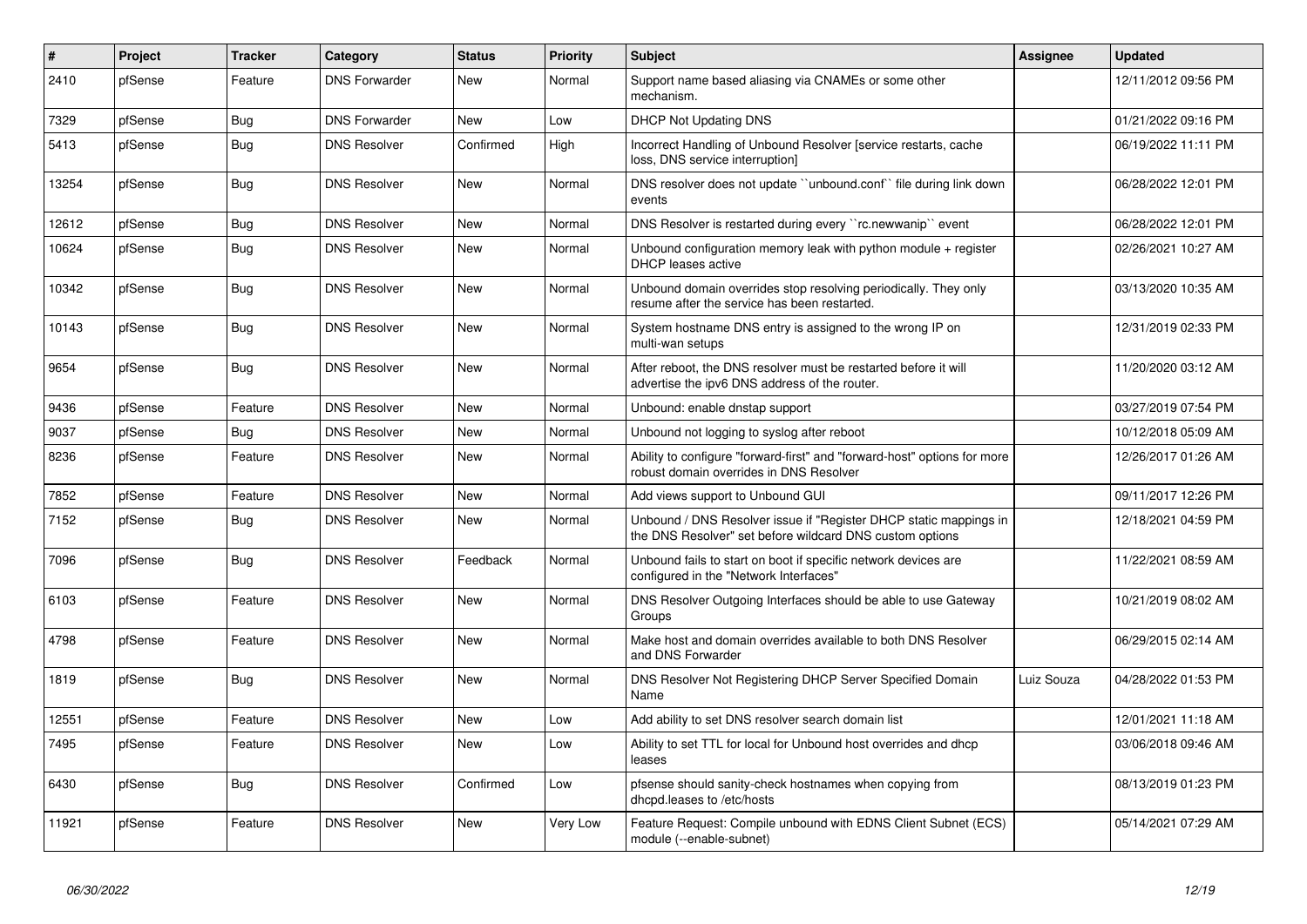| ∦     | Project                    | Tracker    | Category    | <b>Status</b>                 | <b>Priority</b> | Subject                                                                                                 | <b>Assignee</b>                | <b>Updated</b>      |
|-------|----------------------------|------------|-------------|-------------------------------|-----------------|---------------------------------------------------------------------------------------------------------|--------------------------------|---------------------|
| 13303 | pfSense                    | <b>Bug</b> | Dynamic DNS | <b>Pull Request</b><br>Review | Normal          | DynDNS - DNSExit no longer working                                                                      | Koen Zomers                    | 06/28/2022 12:01 PM |
| 13298 | pfSense                    | Bug        | Dynamic DNS | <b>Pull Request</b><br>Review | Normal          | Dynv6 does not check response code when updating                                                        | <b>Tiago Beling</b><br>d'Avila | 06/28/2022 12:01 PM |
| 13167 | pfSense                    | <b>Bug</b> | Dynamic DNS | New                           | Normal          | phpDynDNS: DigitalOcean ddns update fails (bad request, invalid<br>character '-' in request id)         |                                | 06/16/2022 09:30 PM |
| 12877 | pfSense                    | Bug        | Dynamic DNS | Feedback                      | Normal          | Cloudflare DynDNS fails to update more than two addresses                                               |                                | 05/29/2022 06:56 PM |
| 12848 | pfSense                    | Feature    | Dynamic DNS | <b>New</b>                    | Normal          | Evaluation of the DynDNS "Result Match" string                                                          |                                | 02/22/2022 02:01 AM |
| 12602 | pfSense                    | Feature    | Dynamic DNS | New                           | Normal          | DHCPv6 should allow DDNS Client updates for hosts                                                       |                                | 12/15/2021 11:00 AM |
| 12495 | pfSense                    | Feature    | Dynamic DNS | <b>Pull Request</b><br>Review | Normal          | DynDNS: add deSEC IPv4&v6 simultaneos update                                                            | Lukas Wiest                    | 11/01/2021 08:53 AM |
| 12494 | pfSense                    | Feature    | Dynamic DNS | <b>Pull Request</b><br>Review | Normal          | DynDNS: make simultaneous update of IP and LegacyIP possible                                            | <b>Lukas Wiest</b>             | 11/01/2021 08:52 AM |
| 11177 | pfSense                    | <b>Bug</b> | Dynamic DNS | New                           | Normal          | DDNSv6 not using Check IP Services                                                                      |                                | 12/21/2020 05:02 AM |
| 11147 | pfSense                    | Bug        | Dynamic DNS | New                           | Normal          | Domeneshop DynDNS IPv4 and IPv6                                                                         |                                | 12/09/2020 11:47 PM |
| 11084 | pfSense                    | Feature    | Dynamic DNS | <b>New</b>                    | Normal          | Dynamic DNS include option to specify virtual IP addresses                                              |                                | 11/19/2020 01:26 PM |
| 10962 | pfSense                    | Feature    | Dynamic DNS | New                           | Normal          | Add Cpanel support for Dynamic DNS Clients                                                              |                                | 12/28/2020 01:56 PM |
| 10000 | pfSense                    | <b>Bug</b> | Dynamic DNS | <b>New</b>                    | Normal          | Azure Dynamic DNS A and AAAA Records for Apex Zone                                                      |                                | 03/31/2020 09:03 AM |
| 9805  | pfSense                    | <b>Bug</b> | Dynamic DNS | New                           | Normal          | dynDNS cloudflare multiple entries                                                                      |                                | 10/02/2019 04:51 PM |
| 9664  | pfSense                    | <b>Bug</b> | Dynamic DNS | New                           | Normal          | DynDNS and Dual-wan problem with CloudFlare (works with No-Ip)                                          |                                | 08/03/2019 10:00 AM |
| 9504  | pfSense                    | <b>Bug</b> | Dynamic DNS | New                           | Normal          | Multiple Dynamic DNS update notifications for the same interface,<br>not differentiated by the hostname |                                | 05/07/2019 07:46 AM |
| 9063  | pfSense                    | Feature    | Dynamic DNS | New                           | Normal          | Allow dynamic DNS client entry to specify which Check IP service to<br>use                              |                                | 10/24/2018 11:53 AM |
| 8432  | pfSense                    | <b>Bug</b> | Dynamic DNS | New                           | Normal          | Dynamic DNS Client gives an error that it can't find IPv6 address<br>when WAN interface is a LAGG       |                                | 09/17/2020 05:23 AM |
| 8406  | pfSense                    | Bug        | Dynamic DNS | New                           | Normal          | DDNS IPV6 Cloudflare Client does not detect PPOE address                                                |                                | 03/31/2018 11:56 AM |
| 7418  | pfSense                    | Feature    | Dynamic DNS | New                           | Normal          | Dynamic dns should be sorted interface name                                                             |                                | 08/21/2019 08:58 AM |
| 7292  | pfSense                    | Feature    | Dynamic DNS | New                           | Normal          | DynamicDNS configuration does not sync to HA secondary                                                  |                                | 02/21/2017 04:56 PM |
| 8500  | pfSense                    | <b>Bug</b> | Dynamic DNS | New                           | Low             | Incorrect categorization of status/info messages from phpDynDNS                                         |                                | 08/16/2019 12:50 PM |
| 7718  | pfSense                    | Feature    | Dynamic DNS | New                           | Very Low        | Hostname for Custom DynDNS Updater.                                                                     |                                | 07/24/2017 10:05 AM |
| 12063 | pfSense Docs               | Todo       | Dynamic DNS | New                           | Normal          | Feedback on Services - Dynamic DNS - Configuring RFC 2136<br>Dynamic DNS updates                        |                                | 06/18/2021 06:24 PM |
| 11235 | pfSense Packages   Bug     |            | Filer       | New                           | Normal          | Filer run script when "state" unchanged                                                                 |                                | 01/08/2021 07:24 AM |
| 11180 | pfSense Packages   Bug     |            | Filer       | Feedback                      | Normal          | Filer run action for files on sync that wan't been modified                                             | Viktor Gurov                   | 01/08/2021 07:27 AM |
| 11178 | pfSense Packages   Feature |            | Filer       | New                           | Normal          | Filer do not ask what to do with previous filename                                                      |                                | 12/31/2020 02:45 AM |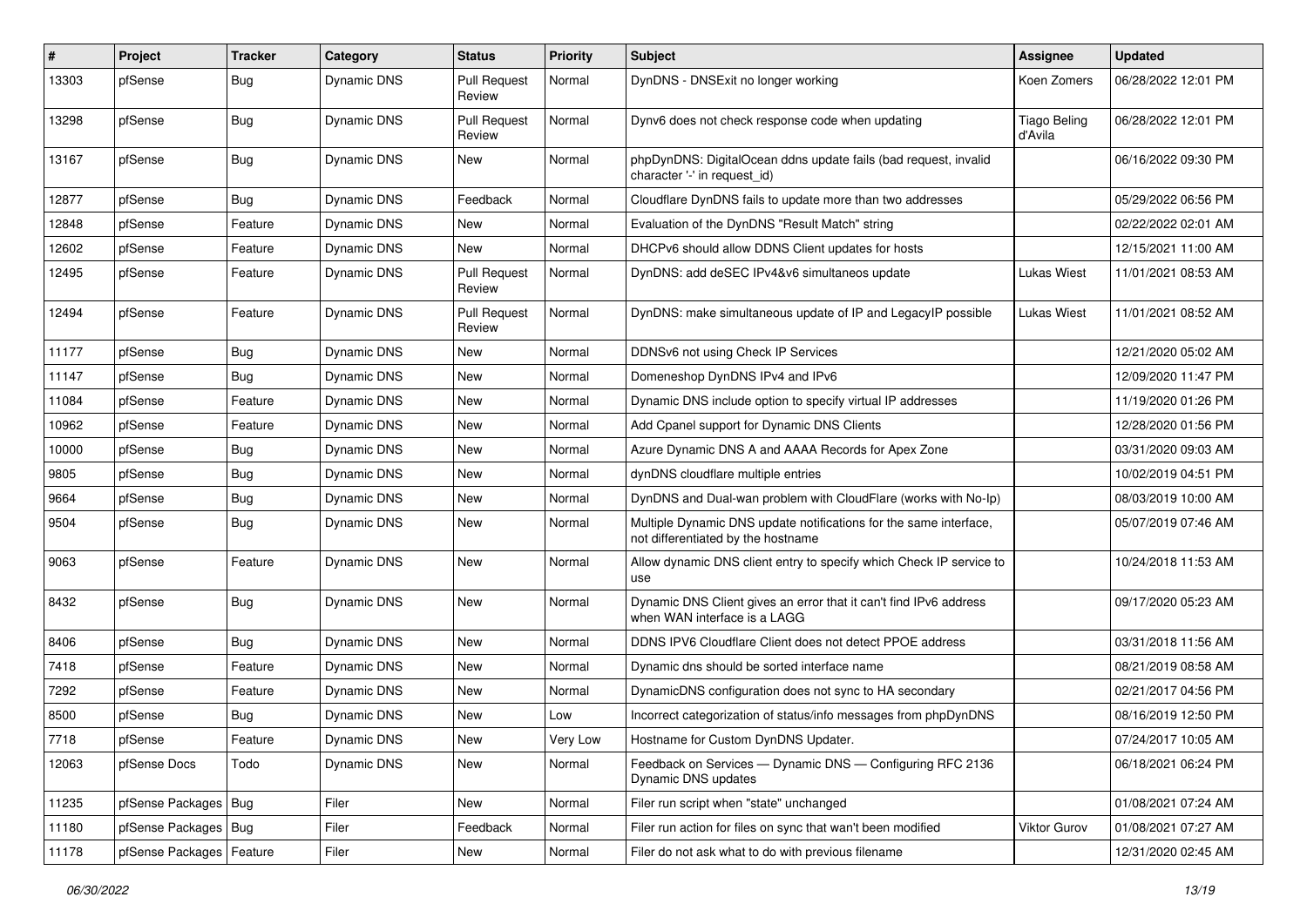| #     | Project                       | <b>Tracker</b> | Category              | <b>Status</b>                 | <b>Priority</b> | <b>Subject</b>                                                                                                                                                          | Assignee            | <b>Updated</b>      |
|-------|-------------------------------|----------------|-----------------------|-------------------------------|-----------------|-------------------------------------------------------------------------------------------------------------------------------------------------------------------------|---------------------|---------------------|
| 10426 | pfSense Packages              | <b>Bug</b>     | Filer                 | Feedback                      | Normal          | Filer must validate that File name is uniq                                                                                                                              |                     | 04/20/2022 11:02 AM |
| 13067 | pfSense                       | Bug            | <b>FilterDNS</b>      | New                           | Normal          | filterdns resolve interval is twice the intended value                                                                                                                  |                     | 04/17/2022 07:45 PM |
| 13020 | pfSense Docs                  | Todo           | Firewall Rules        | New                           | Normal          | easyrule command documentation should document permissible<br>wildcards                                                                                                 | Jim Pingle          | 04/04/2022 08:01 AM |
| 12770 | pfSense Docs                  | Todo           | <b>Firewall Rules</b> | <b>Pull Request</b><br>Review | Normal          | Feedback on Firewall - Configuring firewall rules                                                                                                                       |                     | 06/27/2022 07:42 AM |
| 12268 | pfSense Docs                  | Todo           | <b>Firewall Rules</b> | New                           | Normal          | Feedback on Firewall - Aliases                                                                                                                                          |                     | 08/17/2021 12:55 AM |
| 9685  | pfSense Docs                  | Correction     | <b>Firewall Rules</b> | <b>New</b>                    | Normal          | Feedback on Firewall - Floating Rules                                                                                                                                   | Jim Pingle          | 09/23/2020 02:57 PM |
| 12740 | pfSense                       | <b>Bug</b>     | FreeBSD               | Incomplete                    | Normal          | panic: esp input cb: Unexpected address family                                                                                                                          |                     | 01/27/2022 01:19 PM |
| 11184 | pfSense                       | <b>Bug</b>     | FreeBSD               | New                           | Normal          | PF: State policy cannot be configurable                                                                                                                                 |                     | 02/09/2021 02:43 AM |
| 11352 | pfSense                       | <b>Bug</b>     | FreeBSD               | New                           | Low             | CTF types > 2^15 in the pfSense kernel config results in DTrace<br>failing                                                                                              | Scott Long          | 03/17/2021 02:52 AM |
| 11534 | pfSense Packages   Regression |                | FreeRADIUS            | New                           | High            | FreeRADIUS EAP anonymous connection forbidden out-of-tunnel                                                                                                             |                     | 07/14/2021 02:32 AM |
| 8513  | pfSense Packages   Bug        |                | FreeRADIUS            | New                           | High            | Freeradius 3.x Idap problem                                                                                                                                             |                     | 02/18/2019 05:22 PM |
| 13284 | pfSense Packages   Feature    |                | FreeRADIUS            | New                           | Normal          | Option to define "Issuer" in OPT configuration.                                                                                                                         | Jakob<br>Nordgarden | 06/19/2022 12:10 PM |
| 12982 | pfSense Packages   Bug        |                | FreeRADIUS            | <b>New</b>                    | Normal          | FreeRadius RadReply table entries missing from pf                                                                                                                       |                     | 06/19/2022 05:38 PM |
| 12742 | pfSense Packages   Bug        |                | FreeRADIUS            | Feedback                      | Normal          | freeRADIUS virtual-server-default: modules dailycounter,<br>monthlycounter, noresetcounter, expire_on_login in authorize<br>section prevent virtual server from loading |                     | 03/01/2022 12:45 PM |
| 12286 | pfSense Packages   Bug        |                | FreeRADIUS            | <b>New</b>                    | Normal          | Add support for ntlm auth in LDAP                                                                                                                                       |                     | 08/20/2021 08:27 AM |
| 12126 | pfSense Packages   Bug        |                | FreeRADIUS            | New                           | Normal          | freeradius3 0.15.7 31                                                                                                                                                   |                     | 10/11/2021 08:21 AM |
| 11980 | pfSense Packages   Bug        |                | FreeRADIUS            | Feedback                      | Normal          | EAP does not work with SQL backend                                                                                                                                      |                     | 07/21/2021 07:24 AM |
| 11802 | pfSense Packages   Bug        |                | FreeRADIUS            | <b>New</b>                    | Normal          | FreeRADIUS sync                                                                                                                                                         |                     | 05/10/2021 04:18 AM |
| 11746 | pfSense Packages   Bug        |                | FreeRADIUS            | Feedback                      | Normal          | Second LDAP server configuration misses the ipaNThash control<br>attribute                                                                                              | Viktor Gurov        | 07/14/2021 01:44 PM |
| 11388 | pfSense Packages   Bug        |                | FreeRADIUS            | Feedback                      | Normal          | Captive Portal authentication error with MySQL backend                                                                                                                  | <b>Viktor Gurov</b> | 02/10/2021 08:54 AM |
| 11331 | pfSense Packages   Bug        |                | FreeRADIUS            | Feedback                      | Normal          | FreeRADIUS latest package upgrade broke Plain Mac<br>Authentication                                                                                                     | <b>Viktor Gurov</b> | 01/30/2021 10:08 AM |
| 11138 | pfSense Packages   Feature    |                | FreeRADIUS            | New                           | Normal          | new WebGUI checkboxes needed                                                                                                                                            |                     | 12/07/2020 08:28 AM |
| 11054 | pfSense Packages   Bug        |                | FreeRADIUS            | Assigned                      | Normal          | Check Client Certificate CN not working as described                                                                                                                    | Viktor Gurov        | 12/14/2021 07:22 AM |
| 10908 | pfSense Packages              | Feature        | FreeRADIUS            | Feedback                      | Normal          | FreeRADIUS server certificate not using full CA chain                                                                                                                   | Viktor Gurov        | 04/22/2022 02:19 AM |
| 10871 | pfSense Packages   Feature    |                | FreeRADIUS            | Feedback                      | Normal          | Extra time period counters for SQL backend                                                                                                                              | Viktor Gurov        | 04/22/2022 02:19 AM |
| 10695 | pfSense Packages   Bug        |                | FreeRADIUS            | New                           | Normal          | FreeRadius Accounting skipping MBs after reboot due to power<br>down                                                                                                    |                     | 06/24/2020 04:49 AM |
| 10297 | pfSense Packages   Feature    |                | FreeRADIUS            | Assigned                      | Normal          | IPv6 user attributes                                                                                                                                                    |                     | 04/21/2022 12:39 PM |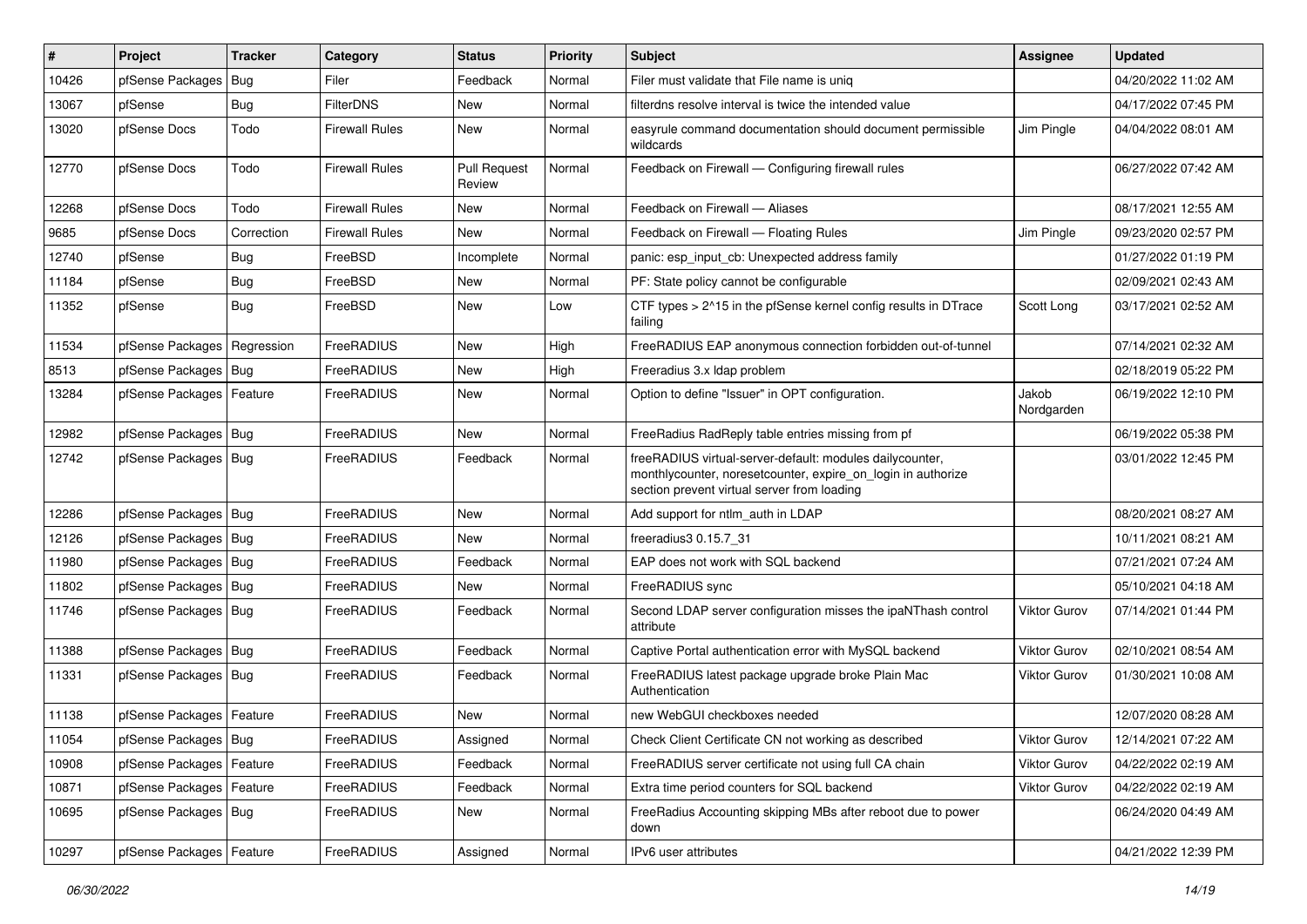| $\vert$ # | Project                    | <b>Tracker</b> | Category          | <b>Status</b>                 | <b>Priority</b> | Subject                                                                                    | Assignee            | <b>Updated</b>      |
|-----------|----------------------------|----------------|-------------------|-------------------------------|-----------------|--------------------------------------------------------------------------------------------|---------------------|---------------------|
| 9704      | pfSense Packages           | Feature        | FreeRADIUS        | New                           | Normal          | Enable filter username                                                                     |                     | 08/27/2019 12:07 PM |
| 8836      | pfSense Packages   Feature |                | FreeRADIUS        | New                           | Normal          | Define Idap group vlan assignment in users file                                            |                     | 08/26/2018 07:53 AM |
| 8769      | pfSense Packages   Feature |                | FreeRADIUS        | New                           | Normal          | Allow FreeRADIUS users to change their own Passwords and Pins                              |                     | 10/11/2018 11:34 AM |
| 8589      | pfSense Packages   Bug     |                | FreeRADIUS        | <b>New</b>                    | Normal          | FreeRadius 0.15.5 2 ignoring tunnelled-reply=no                                            |                     | 02/18/2019 03:40 PM |
| 8516      | pfSense Packages   Bug     |                | FreeRADIUS        | <b>New</b>                    | Normal          | FreeRADIUS requires settings re-saved after pfSense upgrade                                | Jim Pingle          | 12/31/2021 05:58 PM |
| 8264      | pfSense Packages   Bug     |                | FreeRADIUS        | New                           | Normal          | Radiusd restart on WAN change results in freeradius not running<br>(and possible solution) |                     | 04/21/2022 12:39 PM |
| 8251      | pfSense Packages   Bug     |                | FreeRADIUS        | Feedback                      | Normal          | Captiveportal + FreeRadius "Last activity" resets to Session start                         |                     | 08/13/2019 11:10 AM |
| 8224      | pfSense Packages   Feature |                | FreeRADIUS        | New                           | Normal          | Add "OU" field to FreeRADIUS page                                                          |                     | 02/21/2018 12:53 AM |
| 8031      | pfSense Packages   Feature |                | FreeRADIUS        | New                           | Normal          | FreeRADIUS copy entry function                                                             |                     | 08/16/2019 01:01 PM |
| 7403      | pfSense Packages   Bug     |                | FreeRADIUS        | New                           | Normal          | Captive Portal + freeradius2 + MySQL problems with German<br>Umlaut                        |                     | 03/17/2017 09:12 AM |
| 4506      | pfSense Packages   Feature |                | FreeRADIUS        | <b>New</b>                    | Normal          | FreeRADIUS groups/hunt groups                                                              |                     | 03/10/2015 08:51 PM |
| 11026     | pfSense Packages   Feature |                | FreeRADIUS        | New                           | Low             | Feedback on Packages - FreeRADIUS package                                                  |                     | 11/02/2020 07:21 AM |
| 10377     | pfSense Packages   Feature |                | FreeRADIUS        | New                           | Very Low        | Allow usage of TOTP (Google-Authenticator) without PIN                                     |                     | 03/30/2020 11:43 AM |
| 8161      | pfSense Packages   Feature |                | <b>FreeRADIUS</b> | New                           | Very Low        | Add virtual server support to FreeRadius                                                   |                     | 12/05/2017 01:57 PM |
| 7608      | pfSense Packages   Feature |                | FreeRADIUS        | New                           | Very Low        | Captive Portal amount of traffic Account + Free Radius+Mysql                               |                     | 05/28/2017 09:08 AM |
| 11936     | pfSense Packages   Bug     |                | <b>FRR</b>        | Incomplete                    | High            | FRR does not connect BGP when using password                                               |                     | 05/19/2021 08:12 AM |
| 11158     | pfSense Packages   Bug     |                | <b>FRR</b>        | New                           | High            | <b>FRR Prefix Lists</b>                                                                    |                     | 12/30/2020 04:55 PM |
| 12965     | pfSense Packages   Bug     |                | <b>FRR</b>        | <b>Pull Request</b><br>Review | Normal          | FRR BFD peer configuration is handled incorrectly in some cases                            | <b>Viktor Gurov</b> | 03/22/2022 08:04 AM |
| 12951     | pfSense Packages   Bug     |                | <b>FRR</b>        | Feedback                      | Normal          | FRR cannot remove IPv6 routes                                                              |                     | 03/22/2022 09:24 PM |
| 12889     | pfSense Packages   Feature |                | <b>FRR</b>        | New                           | Normal          | FRR GUI add set ipv6 next-hop global                                                       |                     | 03/02/2022 06:10 AM |
| 12751     | pfSense Packages   Bug     |                | <b>FRR</b>        | New                           | Normal          | Improve FRR route restoration after gateway events                                         |                     | 02/06/2022 11:07 PM |
| 12653     | pfSense Packages           | Regression     | <b>FRR</b>        | Feedback                      | Normal          | RIP related startup error                                                                  | <b>Viktor Gurov</b> | 12/30/2021 08:37 AM |
| 12167     | pfSense Packages   Bug     |                | <b>FRR</b>        | Feedback                      | Normal          | BGP TCP setkey not set if neighbor is in peer group                                        | Viktor Gurov        | 09/16/2021 09:38 AM |
| 12084     | pfSense Packages   Bug     |                | <b>FRR</b>        | New                           | Normal          | libfrr.so.0 error on SG-1100                                                               |                     | 06/26/2021 08:22 AM |
| 11963     | pfSense Packages   Feature |                | <b>FRR</b>        | New                           | Normal          | Dynamically change OSPF interface costs on selected interfaces on<br>CARP event            |                     | 05/26/2021 04:13 AM |
| 11961     | pfSense Packages   Bug     |                | <b>FRR</b>        | Feedback                      | Normal          | FRR OSPF add unwanted area 0 authentication to router ospf                                 | Viktor Gurov        | 09/16/2021 10:25 PM |
| 11847     | pfSense Packages   Bug     |                | <b>FRR</b>        | Feedback                      | Normal          | Filters not applied to PEER Groups                                                         | Viktor Gurov        | 07/30/2021 07:45 PM |
| 11841     | pfSense Packages   Bug     |                | <b>FRR</b>        | New                           | Normal          | FRR access lists default bahavior changed to permit by default                             |                     | 04/22/2021 09:52 AM |
| 11836     | pfSense Packages   Bug     |                | <b>FRR</b>        | Assigned                      | Normal          | FRR ACCEPTFILTER unstable                                                                  | Viktor Gurov        | 02/14/2022 07:20 AM |
| 11835     | pfSense Packages   Bug     |                | <b>FRR</b>        | New                           | Normal          | FRR OSPF redistributed connected routes disappearing                                       |                     | 04/22/2021 07:11 AM |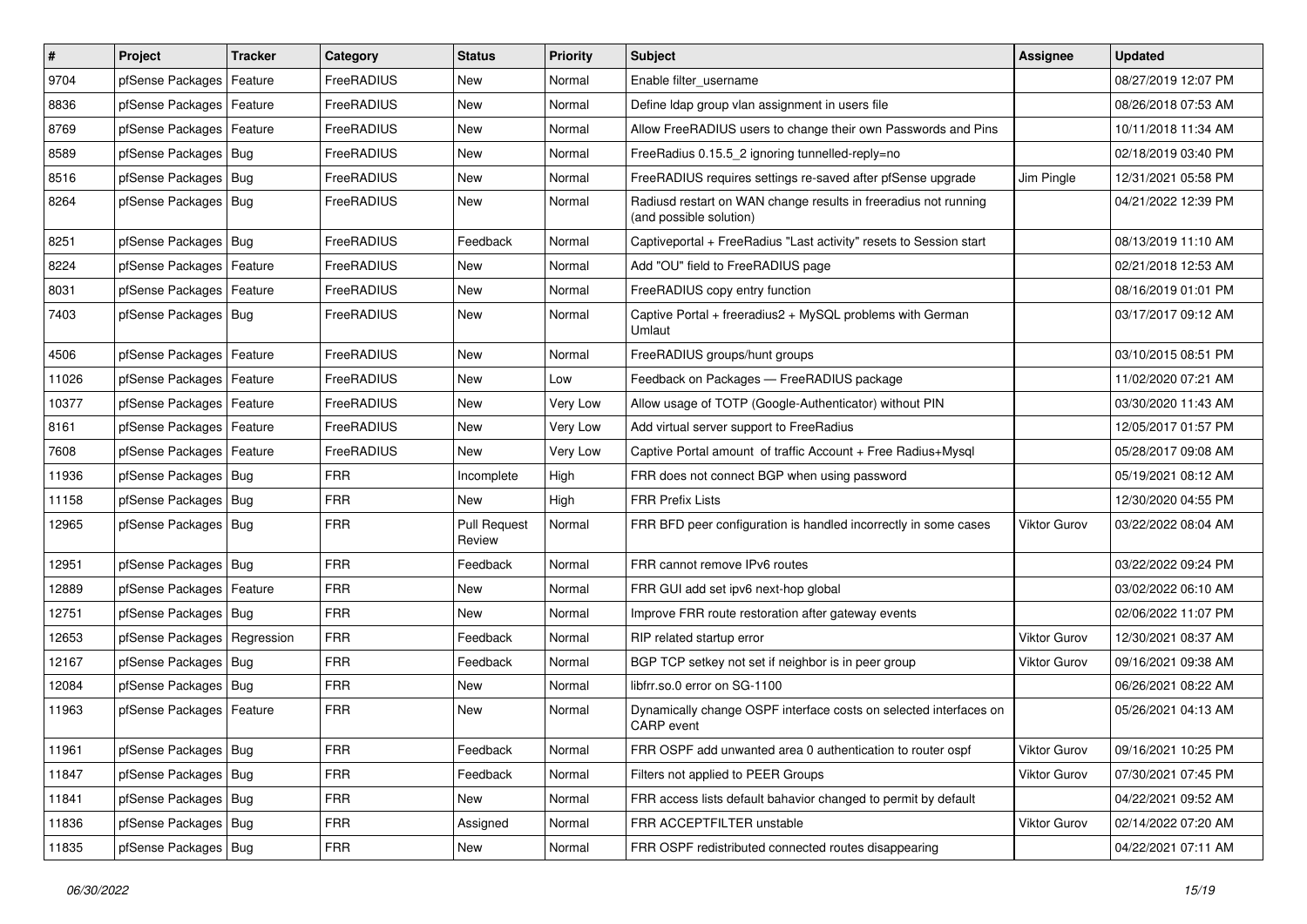| $\vert$ # | Project                    | <b>Tracker</b> | Category           | <b>Status</b>                 | <b>Priority</b> | <b>Subject</b>                                                                                                                                              | Assignee              | <b>Updated</b>      |
|-----------|----------------------------|----------------|--------------------|-------------------------------|-----------------|-------------------------------------------------------------------------------------------------------------------------------------------------------------|-----------------------|---------------------|
| 11823     | pfSense Packages           | Feature        | <b>FRR</b>         | <b>New</b>                    | Normal          | Route handling enhancements                                                                                                                                 |                       | 04/19/2021 06:23 PM |
| 11703     | pfSense Packages           | Feature        | <b>FRR</b>         | <b>New</b>                    | Normal          | add Krill and Routinator support BGP RPKI                                                                                                                   |                       | 03/18/2021 07:47 PM |
| 11693     | pfSense Packages   Bug     |                | <b>FRR</b>         | Feedback                      | Normal          | IPv6 static routing fails                                                                                                                                   | <b>Viktor Gurov</b>   | 04/26/2022 08:50 AM |
| 11681     | pfSense Packages           | Bug            | <b>FRR</b>         | Feedback                      | Normal          | FRR generates invalid BFD configuration after removing interfaces                                                                                           | <b>Viktor Gurov</b>   | 07/14/2021 04:40 PM |
| 11477     | pfSense Packages           | Bug            | <b>FRR</b>         | Feedback                      | Normal          | FRR does not recognize some BFD options                                                                                                                     | <b>Viktor Gurov</b>   | 02/26/2021 10:52 PM |
| 11404     | pfSense Packages   Bug     |                | <b>FRR</b>         | Feedback                      | Normal          | Incorrect prefix/access lists migration on update                                                                                                           | <b>Viktor Gurov</b>   | 02/18/2021 09:49 AM |
| 11377     | pfSense Packages   Bug     |                | <b>FRR</b>         | <b>Pull Request</b><br>Review | Normal          | <b>FRR</b> deinstall                                                                                                                                        |                       | 03/10/2021 08:21 AM |
| 11345     | pfSense Packages   Bug     |                | <b>FRR</b>         | Feedback                      | Normal          | FRR-OSPF - No "prefix-list" possible                                                                                                                        | Jim Pingle            | 02/04/2021 11:03 PM |
| 11301     | pfSense Packages   Feature |                | <b>FRR</b>         | Feedback                      | Normal          | Switch FRR to use default rc file as a service control base                                                                                                 | Jim Pingle            | 01/28/2021 09:35 AM |
| 11206     | pfSense Packages   Feature |                | FRR                | <b>Pull Request</b><br>Review | Normal          | <b>FRR 7.5</b>                                                                                                                                              | Jim Pingle            | 01/08/2021 12:47 PM |
| 11130     | pfSense Packages   Feature |                | <b>FRR</b>         | Feedback                      | Normal          | FRR RIP support                                                                                                                                             | Jim Pingle            | 12/31/2021 04:19 PM |
| 10935     | pfSense Packages   Bug     |                | <b>FRR</b>         | <b>New</b>                    | Normal          | FRR 0.6.7-6 - BGPD service recycled IPv6 without Route Map                                                                                                  |                       | 12/30/2020 05:00 PM |
| 10789     | pfSense Packages           | Feature        | <b>FRR</b>         | Feedback                      | Normal          | FRR integrated configuration and hitless reloads                                                                                                            | Jim Pingle            | 01/20/2021 11:16 PM |
| 10653     | pfSense Packages           | Feature        | <b>FRR</b>         | <b>New</b>                    | Normal          | Allow to download frr status                                                                                                                                | Jim Pingle            | 06/11/2020 01:21 AM |
| 10516     | pfSense Packages           | Bug            | <b>FRR</b>         | <b>New</b>                    | Normal          | <b>FRR Access list</b>                                                                                                                                      |                       | 12/06/2020 11:02 PM |
| 10503     | pfSense Packages   Bug     |                | <b>FRR</b>         | <b>New</b>                    | Normal          | Flapping any GW in multi-WAN influences restating all IPsec tunnels<br>in FRR which leads to dropping all IPsec VTI static routes and<br>related BGP issues |                       | 05/08/2020 07:51 PM |
| 10294     | pfSense Packages   Bug     |                | <b>FRR</b>         | <b>New</b>                    | Normal          | FRR Route Counts Incorrect on Status Page                                                                                                                   | Jim Pingle            | 02/26/2020 11:08 AM |
| 9545      | pfSense Packages   Feature |                | <b>FRR</b>         | <b>New</b>                    | Normal          | Enable MULTIPATH in FRR                                                                                                                                     | Jim Pingle            | 09/18/2020 12:52 PM |
| 6651      | pfSense Packages   Feature |                | <b>FRR</b>         | Feedback                      | Normal          | Loopback interfaces                                                                                                                                         | Christian<br>McDonald | 12/25/2021 02:42 PM |
| 11837     | pfSense Packages   Feature |                | FRR                | New                           | Low             | Increase field length of FRR Networks in Access Lists and Prefix<br>Lists                                                                                   |                       | 04/22/2021 07:10 AM |
| 11650     | pfSense Packages   Bug     |                | <b>FRR</b>         | New                           | Very Low        | FRR configuration broken on restore of manually edited FRR config<br>sections                                                                               |                       | 03/10/2021 08:50 AM |
| 10358     | pfSense Packages           | Feature        | <b>FRR</b>         | <b>New</b>                    | <b>Very Low</b> | <b>Stage FRR Configuration Changes</b>                                                                                                                      |                       | 03/19/2020 06:48 AM |
| 9141      | pfSense Packages           | Feature        | <b>FRR</b>         | New                           | Very Low        | FRR xmlrpc                                                                                                                                                  | Jim Pingle            | 11/26/2018 07:49 AM |
| 13295     | pfSense                    | Bug            | Gateway Monitoring | <b>Pull Request</b><br>Review | Normal          | Incorrect function parameters for "get dpinger status()" call in<br>`qwlb.inc``                                                                             |                       | 06/28/2022 12:01 PM |
| 13242     | pfSense                    | Feature        | Gateway Monitoring | New                           | Normal          | Enhancements to static route creation/deletion for dpinger monitor<br>IP <sub>s</sub>                                                                       |                       | 06/03/2022 11:20 AM |
| 13076     | pfSense                    | <b>Bug</b>     | Gateway Monitoring | New                           | Normal          | Marking a gateway as down does not affect IPsec entries using<br>gateway groups                                                                             |                       | 06/28/2022 12:01 PM |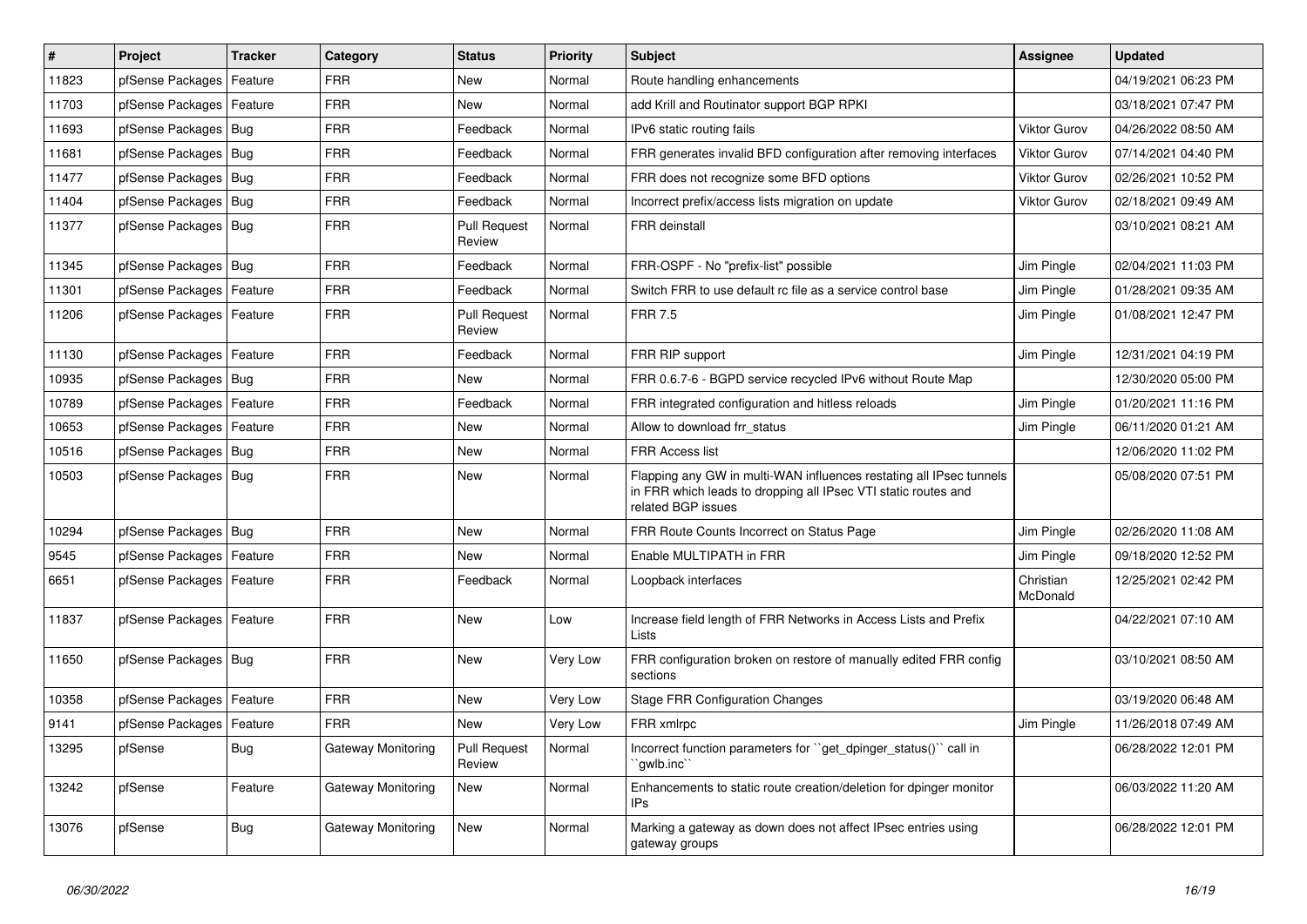| $\sharp$ | Project      | <b>Tracker</b> | Category                  | <b>Status</b>                 | <b>Priority</b> | Subject                                                                                                                                        | <b>Assignee</b>     | <b>Updated</b>      |
|----------|--------------|----------------|---------------------------|-------------------------------|-----------------|------------------------------------------------------------------------------------------------------------------------------------------------|---------------------|---------------------|
| 12920    | pfSense      | <b>Bug</b>     | Gateway Monitoring        | <b>Pull Request</b><br>Review | Normal          | Gateway behavior differs when the gateway does not exist in<br>config.xml                                                                      | Viktor Gurov        | 06/28/2022 12:01 PM |
| 12811    | pfSense      | <b>Bug</b>     | Gateway Monitoring        | New                           | Normal          | Services are not restarted when PPP interfaces connect                                                                                         | Jim Pingle          | 06/30/2022 03:18 AM |
| 11960    | pfSense      | <b>Bug</b>     | <b>Gateway Monitoring</b> | Feedback                      | Normal          | Gateway Monitoring Traffic Goes Out Default Gateway                                                                                            |                     | 12/20/2021 05:43 AM |
| 7671     | pfSense      | Feature        | Gateway Monitoring        | New                           | Normal          | Gateway Monitoring Via Custom Script or Telnet.                                                                                                |                     | 09/18/2020 02:59 PM |
| 6333     | pfSense      | <b>Bug</b>     | Gateway Monitoring        | Confirmed                     | Normal          | Bootup starts/restarts dpinger multiple times                                                                                                  | Luiz Souza          | 11/16/2020 01:11 PM |
| 3132     | pfSense      | Bug            | Gateway Monitoring        | In Progress                   | Normal          | Gateway events for IPv6 affect IPv4 services and vice versa                                                                                    | Viktor Gurov        | 06/28/2022 12:01 PM |
| 8192     | pfSense      | <b>Bug</b>     | Gateway Monitoring        | New                           | Low             | dpinger - Change in ISP link-local IPv6 address drops connectivity                                                                             | Luiz Souza          | 11/05/2020 07:31 AM |
| 3859     | pfSense      | Feature        | <b>Gateway Monitoring</b> | New                           | Low             | Make it possible to set the source IP address for gateway monitoring                                                                           |                     | 11/06/2016 10:12 PM |
| 12632    | pfSense      | <b>Bug</b>     | Gateways                  | New                           | High            | Assigning a /30 WAN IP address at the console does not save the<br>gateway correctly                                                           |                     | 06/28/2022 12:01 PM |
| 12942    | pfSense      | Bug            | Gateways                  | New                           | Normal          | Code to kill states for old gateway when reconnecting an interface is<br>incorrect                                                             | Jim Pingle          | 06/28/2022 12:01 PM |
| 12857    | pfSense      | <b>Bug</b>     | Gateways                  | New                           | Normal          | Firewall gateway goes away when making changes to Bridge0<br>device                                                                            |                     | 02/27/2022 11:20 AM |
| 12764    | pfSense      | <b>Bug</b>     | Gateways                  | New                           | Normal          | VTI gateway status is pending after assigning the VTI interface                                                                                |                     | 02/07/2022 05:41 AM |
| 12077    | pfSense      | Feature        | Gateways                  | New                           | Normal          | Allow stick-connections per gateway group                                                                                                      |                     | 06/24/2021 08:45 AM |
| 11570    | pfSense      | Regression     | Gateways                  | <b>Pull Request</b><br>Review | Normal          | Gateway monitoring services is not always restarted on interface<br>events, which may prevent a WAN from recovering back to an online<br>state | <b>Viktor Gurov</b> | 06/28/2022 12:01 PM |
| 10875    | pfSense      | Bug            | Gateways                  | New                           | Normal          | PPP periodic reset does not fully restore gateway group round-robin<br>functionality                                                           | Luiz Souza          | 11/05/2020 07:44 AM |
| 9650     | pfSense      | Bug            | Gateways                  | New                           | Normal          | IPv6 connection drops (ir-)regular on Kabelvodafone (German cable<br>ISP)                                                                      |                     | 07/27/2019 07:14 AM |
| 8343     | pfSense      | Bug            | Gateways                  | New                           | Normal          | Gateway Routes (Default Routes) not removed in Kernel when<br>removed from GUI                                                                 |                     | 05/14/2020 01:22 AM |
| 13294    | pfSense      | Feature        | Gateways                  | New                           | Low             | Change gateway name                                                                                                                            |                     | 06/22/2022 06:07 PM |
| 11213    | pfSense      | Feature        | Gateways                  | New                           | Low             | Option to mark gateway as down directly from Table                                                                                             |                     | 01/03/2021 07:09 AM |
| 8846     | pfSense      | <b>Bug</b>     | Gateways                  | New                           | Low             | Misleading gateway error message adding/editing static routes using<br>a disabled interface                                                    |                     | 08/21/2019 11:29 AM |
| 8743     | pfSense      | Todo           | Gateways                  | New                           | Low             | Gateway Groups page should list gateways in tier order                                                                                         |                     | 08/14/2019 12:16 PM |
| 13320    | pfSense Plus | <b>Bug</b>     | Gateways                  | New                           | Normal          | IP aliases with a CARP VIP parent are not available as VIP choices<br>for gateway groups                                                       |                     | 06/29/2022 02:03 PM |
| 12570    | pfSense Docs | Correction     | General                   | New                           | Normal          | Active appliance list missing 6100                                                                                                             |                     | 12/06/2021 11:41 AM |
| 10821    | pfSense Docs | Correction     | General                   | New                           | Normal          | Use neutral language alternatives                                                                                                              | Jim Pingle          | 09/23/2020 10:43 AM |
| 9370     | pfSense Docs | Correction     | General                   | In Progress                   | Normal          | Update old screenshots                                                                                                                         | Jim Pingle          | 12/03/2021 09:55 AM |
| 12214    | pfSense Docs | Todo           | General                   | New                           | Low             | Connect to WebGui.                                                                                                                             |                     | 08/05/2021 04:39 AM |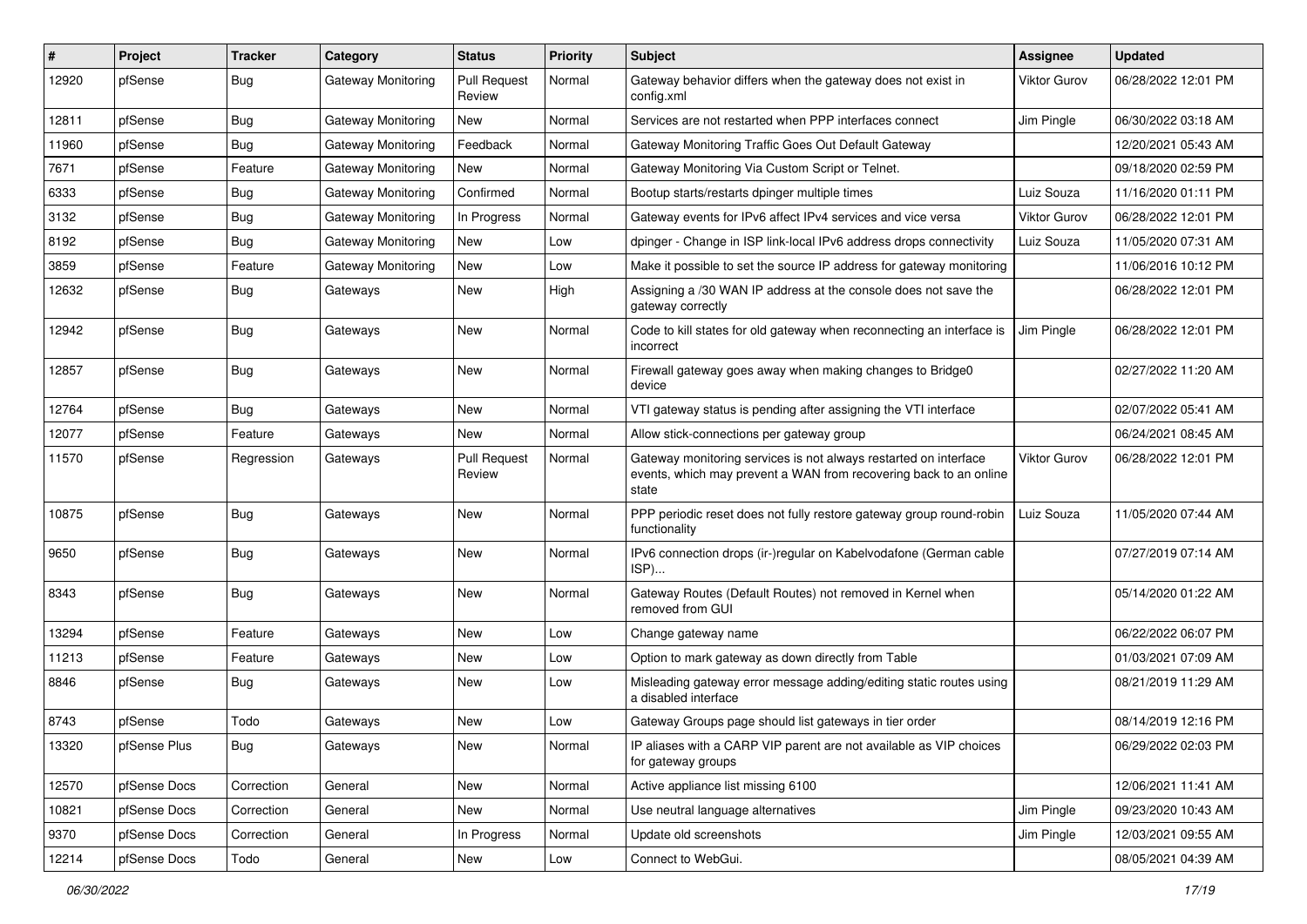| $\vert$ # | Project                    | <b>Tracker</b>     | Category | <b>Status</b> | <b>Priority</b> | <b>Subject</b>                                                                                      | <b>Assignee</b>     | <b>Updated</b>      |
|-----------|----------------------------|--------------------|----------|---------------|-----------------|-----------------------------------------------------------------------------------------------------|---------------------|---------------------|
| 12805     | pfSense Docs               | <b>New Content</b> | General  | New           | Very Low        | Add documentation about what triggers a notfication                                                 |                     | 02/15/2022 05:10 PM |
| 12804     | pfSense Docs               | <b>New Content</b> | General  | New           | Very Low        | Create Slack documentation                                                                          |                     | 02/15/2022 04:59 PM |
| 12354     | pfSense Packages           | Todo               | haproxy  | Feedback      | High            | Update haproxy-devel to mitigate CVE-2021-40346                                                     | Viktor Gurov        | 05/12/2022 08:50 AM |
| 11135     | pfSense Packages   Bug     |                    | haproxy  | Feedback      | High            | HAproxy OCSP reponse crontab bug                                                                    | <b>Viktor Gurov</b> | 09/10/2021 11:51 AM |
| 8438      | pfSense Packages   Bug     |                    | haproxy  | New           | High            | haproxy: can't use ACL for cert with http-response actions                                          |                     | 05/24/2018 01:12 PM |
| 13022     | pfSense Packages   Bug     |                    | haproxy  | Feedback      | Normal          | HAProxy - Sub Frontends ignore Client verification CA certificates                                  |                     | 04/06/2022 12:55 PM |
| 12465     | pfSense Packages   Feature |                    | haproxy  | New           | Normal          | Add forwardfor advanced usecases                                                                    |                     | 10/16/2021 07:35 PM |
| 12427     | pfSense Packages           | Todo               | haproxy  | New           | Normal          | ha-proxy: action order in the GUI is not keeped in the resulting<br>ha-proxy configuration          |                     | 10/06/2021 07:02 AM |
| 11937     | pfSense Packages   Bug     |                    | haproxy  | Feedback      | Normal          | HAproxy "Use Client-IP" option breaks Captive Portal                                                | <b>Viktor Gurov</b> | 06/22/2021 08:48 AM |
| 11756     | pfSense Packages   Bug     |                    | haproxy  | Feedback      | Normal          | HaProxy does not transfer backend states during reload                                              | Viktor Gurov        | 07/14/2021 01:21 PM |
| 11491     | pfSense Packages   Bug     |                    | haproxy  | Feedback      | Normal          | haproxy-devel v0.62 2 - startup error 'httpchk'                                                     | <b>Viktor Gurov</b> | 06/22/2021 08:46 AM |
| 11036     | pfSense Packages   Bug     |                    | haproxy  | New           | Normal          | <b>HAproxy ACL</b>                                                                                  |                     | 02/11/2022 11:27 AM |
| 10936     | pfSense Packages   Bug     |                    | haproxy  | Feedback      | Normal          | both haproxy/haproxy-devel non-existent option lb-agent-chk                                         |                     | 04/21/2022 12:40 PM |
| 10779     | pfSense Packages   Feature |                    | haproxy  | Feedback      | Normal          | HAProxy SSL/TLS Compatibility Mode                                                                  | <b>Viktor Gurov</b> | 04/22/2022 02:20 AM |
| 10739     | pfSense Packages   Feature |                    | haproxy  | Feedback      | Normal          | Update HAproxy-devel package to 2.2 and HAproxy to 2.0                                              | Viktor Gurov        | 10/03/2021 03:53 PM |
| 9599      | pfSense Packages   Feature |                    | haproxy  | New           | Normal          | Support for "peers" in HAproxy                                                                      |                     | 06/25/2019 01:47 AM |
| 9500      | pfSense Packages   Bug     |                    | haproxy  | New           | Normal          | HAproxy does not delete non-applicable action config                                                |                     | 01/18/2022 06:28 AM |
| 9335      | pfSense Packages   Bug     |                    | haproxy  | Feedback      | Normal          | Stored XSS in HAProxy / haproxy_listeners_edit.php                                                  | Jim Pingle          | 02/18/2019 09:35 AM |
| 9261      | pfSense Packages   Bug     |                    | haproxy  | New           | Normal          | haproxy GUI failure                                                                                 |                     | 01/08/2019 12:41 PM |
| 9077      | pfSense Packages   Feature |                    | haproxy  | New           | Normal          | haproxy UI: Add seperator lines                                                                     |                     | 10/29/2018 06:06 AM |
| 8982      | pfSense Packages   Feature |                    | haproxy  | <b>New</b>    | Normal          | HAproxy ACL support for map in configuration UI                                                     |                     | 06/25/2019 01:49 AM |
| 8902      | pfSense Packages   Bug     |                    | haproxy  | New           | Normal          | HAproxy package not use custom DNS for lookup on apply new<br>config                                |                     | 09/16/2018 08:16 AM |
| 8869      | pfSense Packages   Feature |                    | haproxy  | New           | Normal          | HAproxy should use RFC 7919 DH parameter files                                                      |                     | 10/17/2018 10:46 AM |
| 8232      | pfSense Packages   Feature |                    | haproxy  | New           | Normal          | different ssl options based on the sni name                                                         |                     | 01/30/2019 10:36 AM |
| 8213      | pfSense Packages   Bug     |                    | haproxy  | New           | Normal          | acl src file not populated from alias                                                               |                     | 12/21/2017 02:02 PM |
| 8121      | pfSense Packages   Feature |                    | haproxy  | New           | Normal          | haproxy, allow to generate backends even they don't seem to be<br>used                              |                     | 11/23/2017 04:04 AM |
| 7686      | pfSense Packages   Feature |                    | haproxy  | New           | Normal          | Add option in HAProxy to configure SSL defaults based on the<br>Mozilla SSL Configuration Generator |                     | 08/16/2019 01:09 PM |
| 7462      | pfSense Packages   Bug     |                    | haproxy  | New           | Normal          | HAproxy not rebinding properly after WAN DHCP IP change                                             |                     | 01/11/2018 09:15 AM |
| 7039      | pfSense Packages   Bug     |                    | haproxy  | Feedback      | Normal          | HAProxy backend configuration does not handle intermediate CAs<br>properly                          |                     | 04/21/2022 12:40 PM |
| 6861      | pfSense Packages   Bug     |                    | haproxy  | New           | Normal          | Ha-Proxy duplicated backend used in place of original backend                                       |                     | 02/18/2019 05:30 PM |